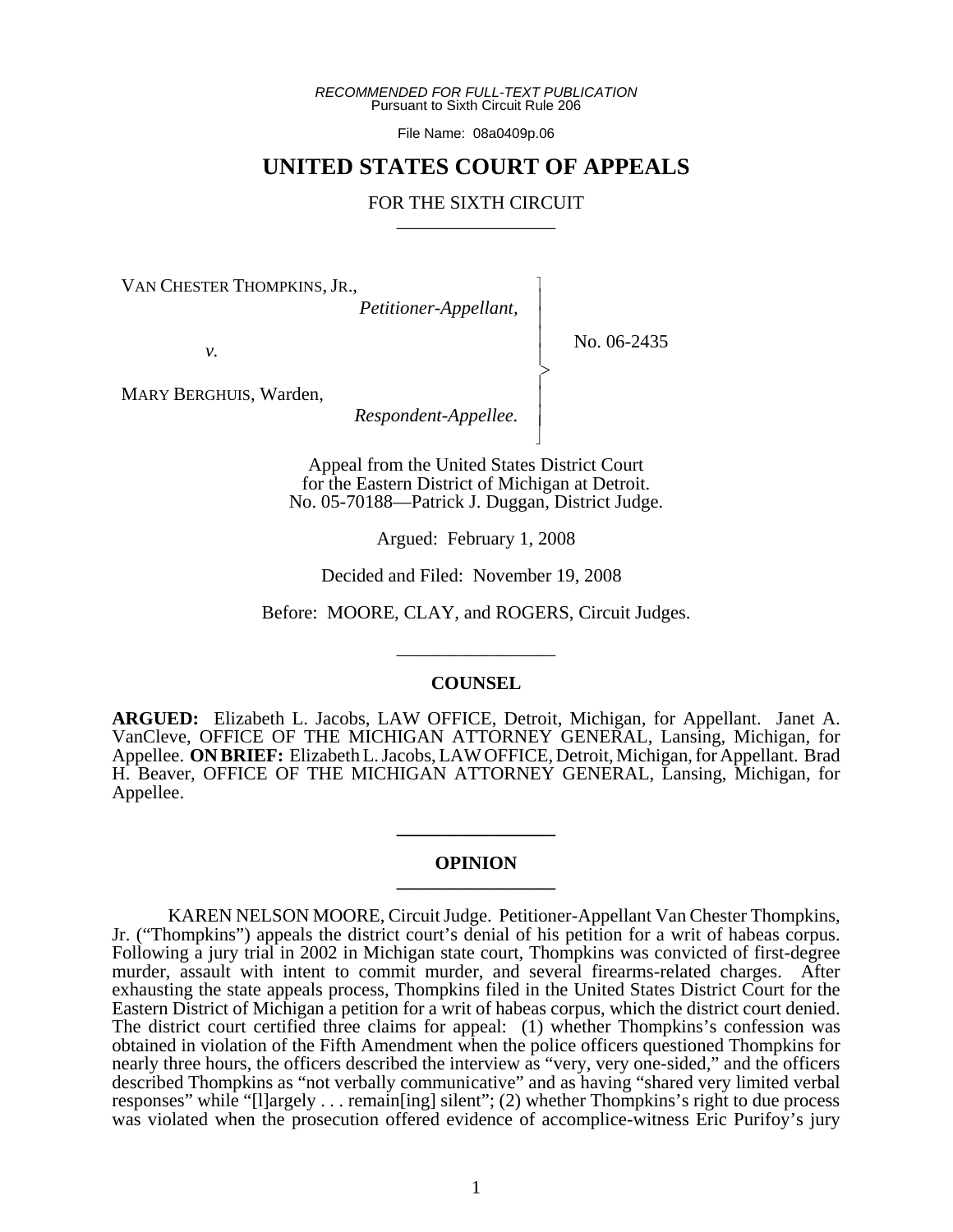verdict and guilty plea conviction on charges stemming out of the same incident giving rise to Thompkins's charges; and (3) whether Thompkins was denied effective assistance of counsel when his counsel failed to request that the trial court instruct the jury that it could consider the evidence relating to the jury verdict and guilty-plea conviction of accomplice-witness Purifoy only in evaluating Purifoy's credibility and not as substantive evidence of Thompkins's guilt.

For the reasons discussed below, we **AFFIRM** the district court's denial of Thompkins's petition for a writ of habeas corpus as to his claim of prosecutorial misconduct, but we **REVERSE** the judgment of the district court denying relief as to his Fifth Amendment and ineffectiveassistance-of-counsel claims and **REMAND** the case with instructions that the district court order that Thompkins be released from state custody unless the State of Michigan commences a new trial within 180 days of the final federal-court judgment in this case.

# **I. BACKGROUND**

On January 10, 2000, a shooting occurred around 9:00 p.m. in a strip mall parking lot in Southfield, Michigan. Samuel Morris ("Morris") died from multiple gunshot wounds, while his friend Frederick France ("France") survived despite being shot several times. At Thompkins's trial, France testified that he and Morris were driving through the mall parking lot when a group of several men walked in front of their car and began staring at them. Joint Appendix ("J.A.") at 264-65 (Trial Tr. 5/13/2002 at 197-98). France testified that he and Morris got out of their car and that France and Thompkins exchanged words as Thompkins and the others in his group approached a white and blue van. J.A. at 270-73 (Trial Tr. 5/13/2002 at 204-07). Morris and France reentered their car and began driving away, but the van soon pulled up alongside them so that the passenger-side window of the van was adjacent to the driver-side window of Morris and France's car. J.A. at 273-81 (Trial Tr. 5/13/2002 at 207-215). France testified that he had no doubt that Thompkins was seated in the passenger seat of the van and that Thompkins said "What you say, Big Dog" immediately before drawing a gun and firing several shots into Morris and France's car. J.A. at 280-81 (Trial Tr. 5/13/2002 at 214-15). The next day, while France was in the hospital, two police officers showed him a photograph taken by a security camera inside Lou's Deli, a store at the mall where the shooting occurred, and France identified three individuals as being respectively the shooter, the driver, and another passenger in the van. J.A. at 287-89 (Trial Tr. 5/13/2002 at 230, 232, 237). France identified Thompkins as the shooter. J.A. at 288 (Trial Tr. 5/13/2002 at 232).

The police focused their investigation into the shooting on three men, Thompkins, Eric Purifoy ("Purifoy"), and Myzell Woodward ("Woodward"). Woodward, who contacted the police shortly after the incident, apparently was never charged. Pet'r Br. at 6. Purifoy turned himself in to the police, and he was tried in August 2000 on the same charges as would later be brought against Thompkins. J.A. at 289 (Trial Tr. 5/13/2002 at 237); J.A. at 345-47 (Trial Tr. 5/16/2002 at 85-87). Purifoy was acquitted of the murder and assault charges, convicted of carrying a concealed weapon, and after his trial Purifoy pleaded guilty to three further firearm-related counts. J.A. at 345-47 (Trial Tr. 5/16/2002 at 85-87).

Thompkins was not found until over a year after the shooting when he was arrested along with three other men near Columbus, Ohio, on February 19, 2001. J.A. at 319-20, 331-32 (Trial Tr. 5/16/2002 at 35-36, 55-56). Thompkins attempted to escape while the officers were handcuffing the others and, when recaptured, gave the officers various false pieces of identification and insisted that his name was Detniuan Isiah Reed. J.A. at 324-25, 328-29 (Trial Tr. 5/16/2002 at 42-43, 52- 53). When Thompkins was fingerprinted at the Franklin County (Ohio) jail, the results revealed his true identity as Van Chester Thompkins, Jr. J.A. at 331-32 (Trial Tr. 5/16/2002 at 55-56).

On February 22, 2001, Detective Christopher Helgert ("Helgert") from the Southfield (Michigan) Police Department interrogated Thompkins at the jail in Ohio. J.A. at 149 (Op. & Order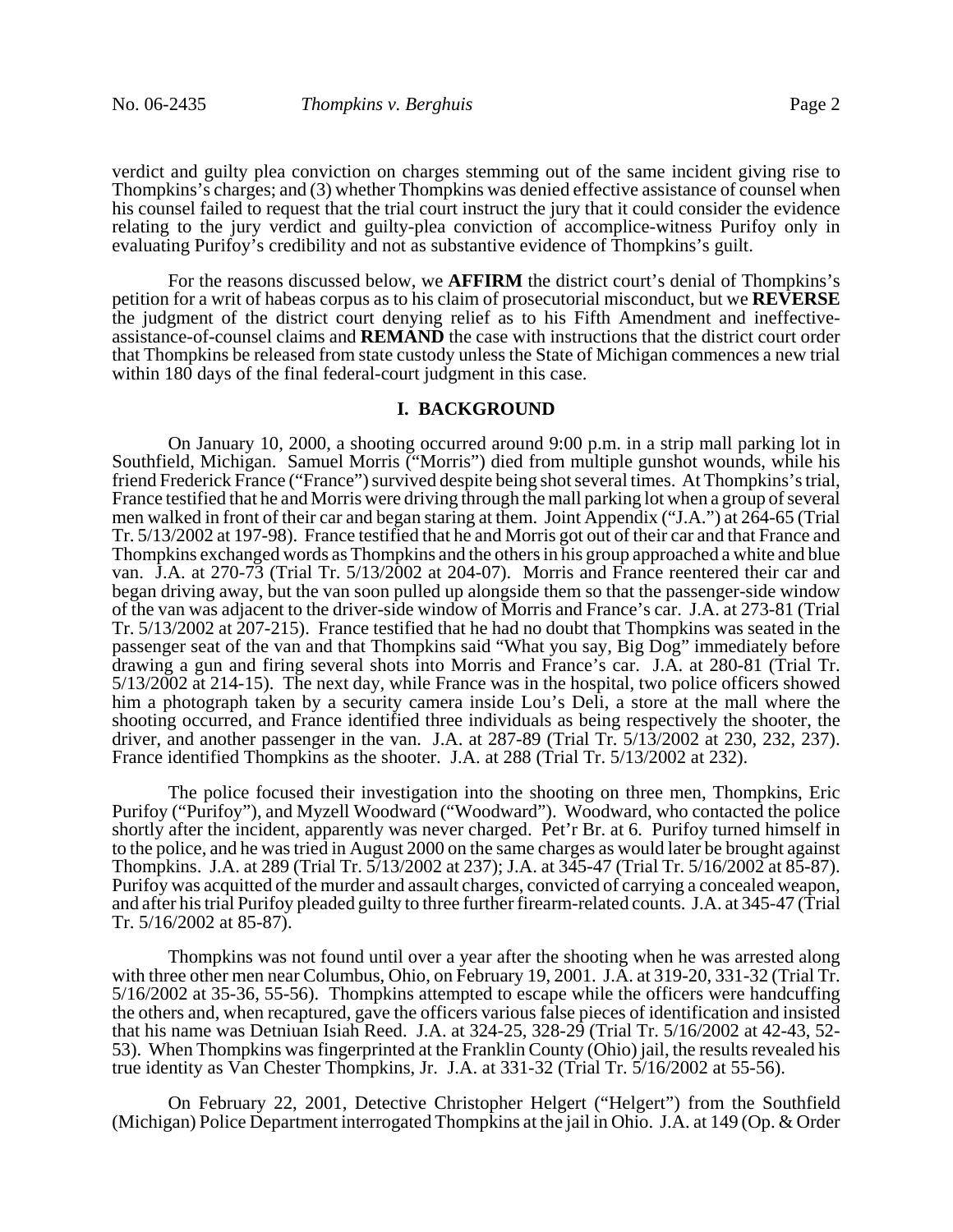Denying Mot. to Suppress at 1). At a hearing in October 2001 regarding Thompkins's motion to suppress statements that he made during the February 2001 interrogation, Helgert testified that he and his partner interviewed Thompkins for approximately three hours. J.A. at 213-14 (Supp. Hr'g Tr. at 78-79). Helgert read Thompkins a form that advised him of his *Miranda* rights and got Thompkins to confirm orally his understanding of those rights, but Thompkins refused to sign the form acknowledging that the officers had read him his rights. J.A. at 214-15, 220-23 (Supp. Hr'g Tr. at 79-80, 85-88). Helgert described the interview as "very, very one-sided," J.A. at 217 (Supp. Hr'g Tr. at 82), and as "nearly a monologue," J.A. at 227 (Supp. Hr'g Tr. at 92). Helgert described Thompkins as "so uncommunicative," J.A. at 217 (Supp. Hr'g Tr. at 82), as "not verbally communicative," J.A. at 227 (Supp. Hr'g Tr. at 92), and remarked that "[l]argely, he remained silent," J.A. at 229 (Supp. Hr'g Tr. at 94). Helgert also stated that "Mr. Thompkins shared very limited verbal responses with us," J.A. at 217 (Supp. Hr'g Tr. at 82), and that Thompkins "talk[ed] with us very sporadically," J.A. at 216 (Supp. Hr'g Tr. at 81). Asked whether Thompkins had "consistently exercised his right to remain substantively silent for at least two hours and forty-five (45) minutes," Helgert replied "Yes, that's right." J.A. at 232 (Supp. Hr'g Tr. at 97). On re-direct, Helgert stated that occasionally Thompkins gave both verbal and non-verbal responses to the questions and that he understood Thompkins's "eye contact," "a nod of the head," and "look[ing] up" as engaging in limited conversation. J.A. at 236-37 (Supp. Hr'g Tr. at 101-02). Helgert also testified that "I don't know" was a "quite prevalent" response to his questions, as well that "[s]ometimes [Thompkins's response] would be a word or two. A 'yeah,' or a 'no,' or 'I don't know.'" J.A. at 233, 236 (Supp. Hr'g Tr. at 98, 101).

After two hours and forty-five minutes of the "very, very one-sided" interview, Helgert "tried to take a different tac[k], I guess what I call a spiritual tac[k]," and he asked Thompkins "whether or not he believed in God." J.A. at 217 (Supp. Hr'g Tr. at 82). Helgert testified that Thompkins

made eye-contact with me for one of the few times that he did for the interview. I saw his eyes well up with tears. He answered me orally and said, "Yes."

I asked if he had prayed to God? And he said "Yes."

And I asked him if he had asked God to forgive him for—I believe the words were, and I quoted them in my report verbatim "shooting that boy down." And he answered, "Yes."

J.A. at 218 (Supp. Hr'g Tr. at 83). Helgert testified that Thompkins "refuse[d] to write anything," that Thompkins "wouldn't touch the pen or paper that my partner placed in front of him," and that shortly after this exchange the interview was terminated. J.A. at 218-19 (Supp. Hr'g Tr. at 83-84). On May 10, 2002, the Michigan state court denied Thompkins's motion to suppress his statements, reasoning that Thompkins "never invoked his right to remain silent, and participated in the interview by making eye contact, nodding, and answering questions with, 'I don't know.'" J.A. at 152 (Order Denying Mot. to Suppress at 4).

On May 13, 2002, Thompkins's trial began before a jury in the Oakland County Circuit Court, and Thompkins states that "[t]he defense theory was that Eric Purifoy was the shooter and that [Thompkins] was merely present." Pet'r Br. at 7. The prosecution presented the testimony of several witnesses who saw or heard parts of the altercation and shooting in the mall parking lot. *See* Resp't Br. at 6-8. France testified about the interactions leading up to the shooting; he also testified about identifying Thompkins as the shooter and Purifoy as the driver after seeing photographs of them the day after the shooting when France was in the hospital. J.A. at 287-88 (Trial Tr. 5/13/2002 at 231-32). The prosecution also asked France about what he knew about Purifoy's trial, and France responded that Purifoy "got charged, but he got found not guilty on having anything to do with this," with the prosecution confirming that "this" involved "[t]he murder." J.A. at 289 (Trial Tr. 5/13/2002 at 237). On cross-examination, France stated that at some point police officers had presented him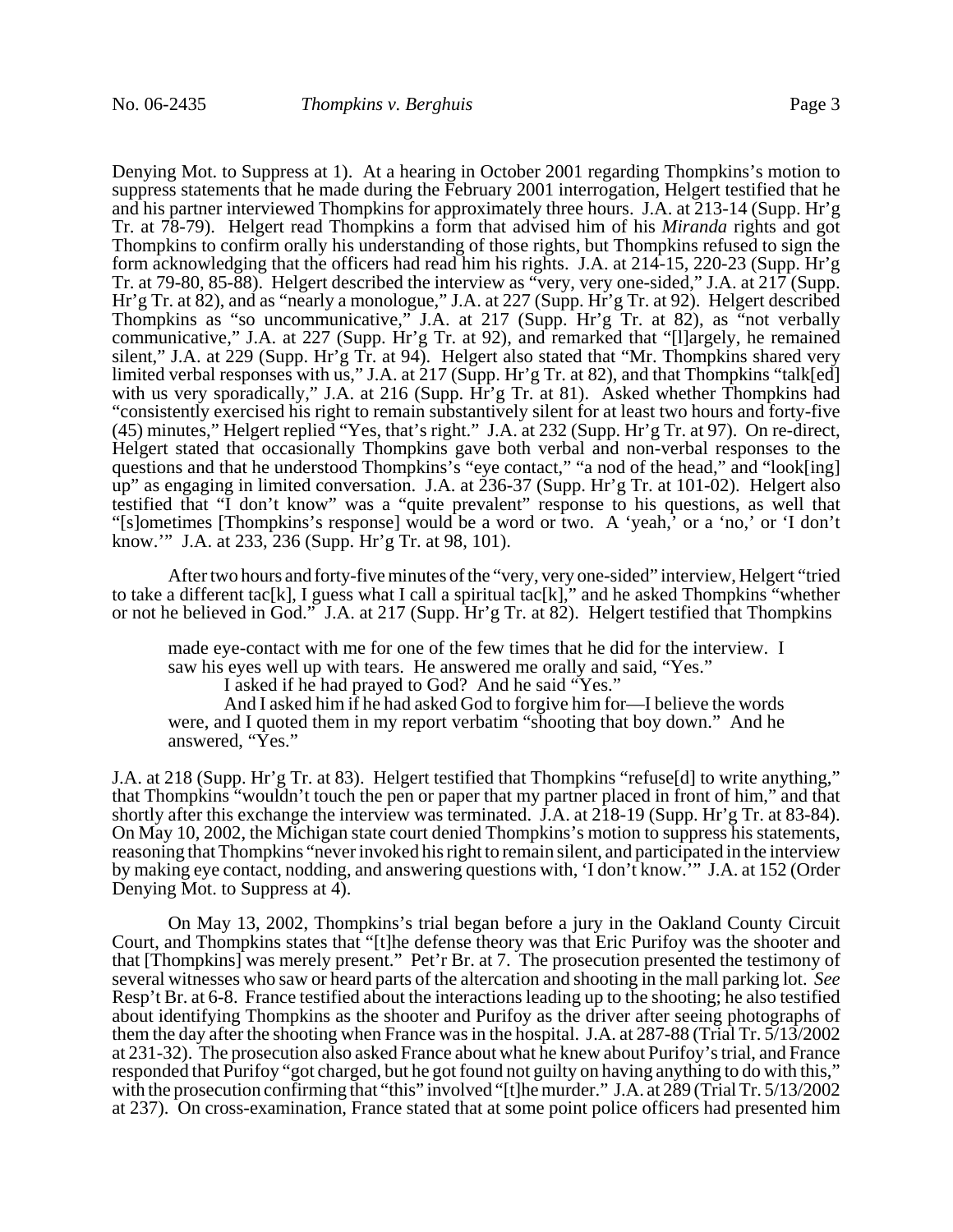with a photo-lineup in which he picked out a person other than Thompkins. J.A. at 295-97 (Trial Tr.  $5/14/2002$  at  $48-50$ ).

The prosecution offered the testimony of Omar Stephens ("Omar"),**<sup>1</sup>** who stated that he and Thompkins were friends and that he had a sister named Tamika. J.A. at 307-11 (Trial Tr. 5/16/2002 at 5-9). Omar stated that he and Tamika had a phone conversation with Thompkins approximately one month after the shooting, after Omar saw Thompkins's picture on television. J.A. at 308-10 (Trial Tr. 5/16/2002 at 6-8). Omar testified that Thompkins explained that the shooting victims "got into it" and that "[h]e just told . . . me he had to pop them up." J.A. at 311 (Trial Tr. 5/16/2002 at 9). Omar also testified that around the time of the shooting Thompkins had been driving a van matching the description of the van used in the shooting. J.A. at 312-13 (Trial Tr. 5/16/2002 at 10- 11).

The prosecution called Purifoy as a witness, but he initially refused to testify, stating that he had "been advised to take the Fifth Amendment Right as far as anything concerning January 10th." J.A. at 343 (Trial Tr. 5/16/2002 at 73). After conferring with his attorney, Purifoy changed his mind and later decided to testify. J.A. at 375-76 (Trial Tr. 5/16/2002 at 153-54).**<sup>2</sup>** Purifoy stated that on January 10, 2000, Thompkins drove Purifoy and Woodward to the mall and Lou's Deli. J.A. at 379- 82 (Trial Tr. 5/16/2002 at 160, 164-66). Because Thompkins was unfamiliar with the area, Purifoy gave him directions and, after the group finished eating, Purifoy claimed that he took the keys to Thompkins's van for the return drive because they "had some problems getting there." *Id.* at 382. Purifoy also described the shooting, stating that Thompkins was in the passenger seat when Purifoy pulled the van alongside Morris and France's car but that when Purifoy heard shots, he and Thompkins ducked down. J.A. at 383-91 (Trial Tr. 5/16/2002 at 167-71, 174-77). Purifoy testified that after the shots were fired he looked up and saw a gun in Thompkins's hand. J.A. at 390-91 (Trial Tr. 5/16/2002 at 176-77). The prosecution requested that the court take judicial notice that Purifoy had not received immunity for his testimony. J.A. at 401-02 (Trial Tr. 5/16/2002 at 188-89). The prosecution introduced letters written by Purifoy to Thompkins and read aloud a portion of one letter referring to Myzell Woodward, the third person in the van on the night of the shooting. The prosecution stated to Purifoy that "[y]ou know that he [Woodward] has been—he is being looked at with respect to a murder in Ohio, where he faces potentially the death penalty." J.A. at 405 (Trial Tr. 5/16/2002 at 215). The prosecution asked Purifoy about what happened at his own trial regarding these events, and Purifoy replied that "I was acquitted of the Murder charge and found guilty on Weapons Charges." J.A. at  $\overline{401}$  (Trial Tr. 5/16/2002 at 188).

The prosecution presented the testimony of Detective Helgert, eliciting testimony from Helgert regarding the outcome of Purifoy's jury trial in which he was acquitted on murder charges arising out the same events underlying the charges in this trial. J.A. at 345-47 (Trial Tr. 5/16/2002 at 85-87). Helgert also stated that Purifoy "was charged under the theory that he was an Aider and Abettor." J.A. at 346 (Trial Tr. 5/16/2002 at 86). Helgert then testified about the interrogation of Thompkins that took place in Ohio in February 2001. J.A. at 355-66 (Trial Tr. 5/16/2002 at 100-11).

<sup>&</sup>lt;sup>1</sup> The record contains some uncertainty as to whether Omar's last name is Stephens or Allen. J.A. at 426-27 (Trial Tr. 5/17/2002 at 83-84) (witness referring to "Omar Allen"); *see also* J.A. at 156-61 (Affidavits of Kenneth Lee and Omar Allen) (asserting that Omar's last name is Allen and that "[h]is testimony in court that Thompkins had confessed to him was a total lie").

**<sup>2</sup>** Prior to Purifoy's testimony, the prosecution moved to exclude several letters that Purifoy wrote to Thompkins, arguing that the defense had produced them only the preceding day. J.A. at 179 (Fed. Dist. Ct. Op. & Order Denying Habeas Pet. at 6). In response, the defense claimed that it had not decided whether to introduce the letters and had received them only the night before the trial. *Id.* The parties ultimately resolved the matter off-the-record and the prosecution decided to enter the letters into evidence; after Purifoy testified, the trial judge read a prepared statement to the jury. *See* J.A. at 179, 194-95 (Op. at 6, 21-22).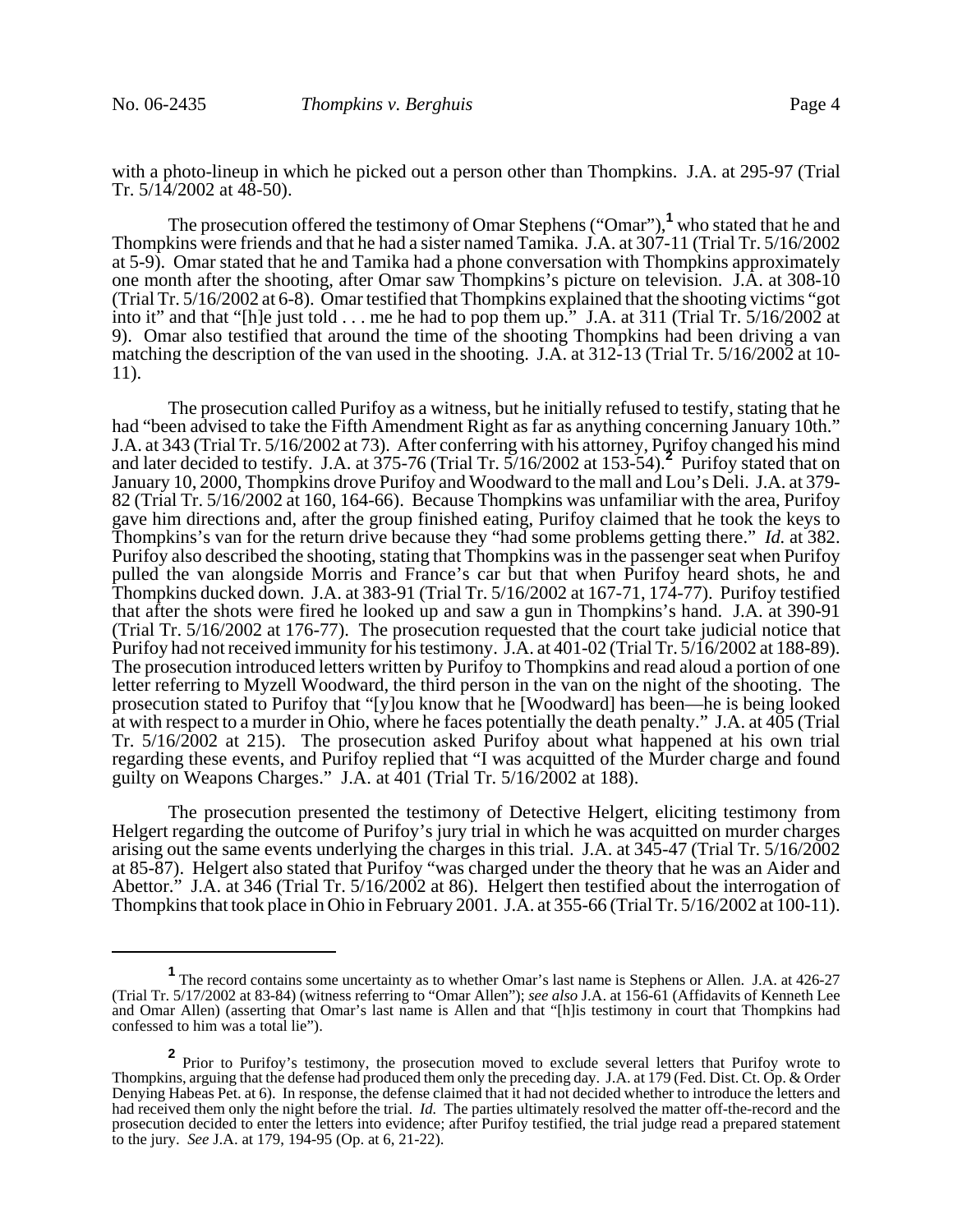He testified that "[m]y partner and I did most of the talking in that interview," J.A. at 359 (Trial Tr. 5/16/2002 at 104), and that Thompkins "spent a lot of his time sitting . . . simply holding his head looking down," J.A. at 364 (Trial Tr. 5/16/2002 at 109). Helgert stated that "I remember two things that he did say, he said 'He didn't want a peppermint' that my partner offered him and 'the chair that he was sitting in was hard.'" *Id.* Helgert explained that his interrogation tactics included "using the ostrich head in the sand metaphor. 'How do you think this is going to turn out for you?' 'You need to help yourself, you need to put forth an explanation.' 'People are going to want to hear from you.'" J.A. at 360-61 (Trial Tr. 5/16/2002 at 105-06). Helgert testified that "[n]one of that generated any significant response," that it "wasn't productive," and that the questions did not elicit "any admissions or denials, for that matter, it didn't really illicit [sic] any sort of reaction." J.A. at 361, 363 (Trial Tr. 5/16/2002 at 106, 108).

Helgert stated that "there were several times I had to direct his attention back to me to make eye contact with me." J.A. at 363-64 (Trial Tr. 5/16/2002 at 108-09). Describing his questions near the end of the three-hour interview, Helgert recalled that "[t]he last theme I employed" was his "spiritual tac[k]," in which he "appeal[ed] to somebody's sense of morality or religion." J.A. at 364- 65 (Trial Tr. 5/16/2002 at 109-10); J.A. at 217 (Supp. Hr'g Tr. at 82). This theme elicited several answers of "Yes" from Thompkins to questions about whether Thompkins believed in God, prayed, and had prayed for forgiveness for "shooting that boy down." J.A. at 365 (Trial Tr. 5/16/2002 at 110). Helgert stated that his partner placed a tablet of paper and a pen in front of Thompkins, but Thompkins "never touched" them. J.A. at 365-66 (Trial Tr. 5/16/2002 at 110-11).

Two Southfield police officers testified for the defense, Stacey Vida ("Vida") and Keith Wing ("Wing"). Vida testified that when she interviewed France at the hospital he told her that the shooter was a light-skinned black male.**<sup>3</sup>** J.A. at 417 (Trial Tr. 5/17/2002 at 20). Wing also testified that France described the shooter as light-skinned. J.A. at 419, 421 (Trial Tr. 5/17/2002 at 46, 60). The defense presented testimony from Tamika Stephens, who denied that she was related to Omar Stephens/Allen and stated that she had been Thompkins's girlfriend for six years. J.A. at 425-26 (Trial Tr. 5/17/2002 at 82-83). Tamika testified that Omar did not have any telephone conversations with Thompkins in her presence. J.A. at 427-28 (Trial Tr. 5/17/2002 at 84-85). Finally, Tamika and Thompkins's cousin Lakeisha Mallory testified that Thompkins is left-handed. J.A. at 430, 434 (Trial Tr. 5/17/2002 at 87, 107). France, the surviving victim of the shooting, had earlier testified that the shooter used his right hand to pull the trigger. J.A. at 293 (Trial Tr. 5/14/2002 at 25).

When the case was submitted to the jury, the court did not give an instruction informing the jury that it could use the evidence regarding the result of co-defendant Purifoy's jury trial only to assess Purifoy's credibility, but Thompkins's counsel did not request such an instruction or object to its absence. The jury convicted Thompkins on all charges, and Thompkins appealed to the Michigan Court of Appeals, which affirmed his convictions in February 2004. J.A. at 163-67 (Mich. Ct. App. Op.). The Michigan Court of Appeals held that "the record does not demonstrate that defendant asserted his right to remain silent" and that because Thompkins "continued to talk with the officer, albeit sporadically . . . [t]he trial court did not clearly err in concluding that defendant voluntarily waived his right to remain silent and that he did not subsequently invoke his right to silence." J.A. at 163-64 (Op. at 1-2). The court noted that plain-error review applied to Thompkins's claims of prosecutorial misconduct regarding the references to the jury verdict in Purifoy's trial because Thompkins's counsel failed to object contemporaneously, and the court held that any errors that may have occurred did not result in prejudice warranting reversal. J.A. at 164-65 (Op. at 2-3). The court rejected Thompkins's claim of ineffective assistance because it found no prejudice. J.A. at 165-66 (Op. at 3-4). In particular, the court observed that "[a]lthough the [trial] court did not specifically instruct the jury that it could consider Purifoy's conviction only for

**<sup>3</sup>** Thompkins has a "'[d]ark brown' complexion." J.A. at 294 (Trial Tr. 5/14/2002 at 27).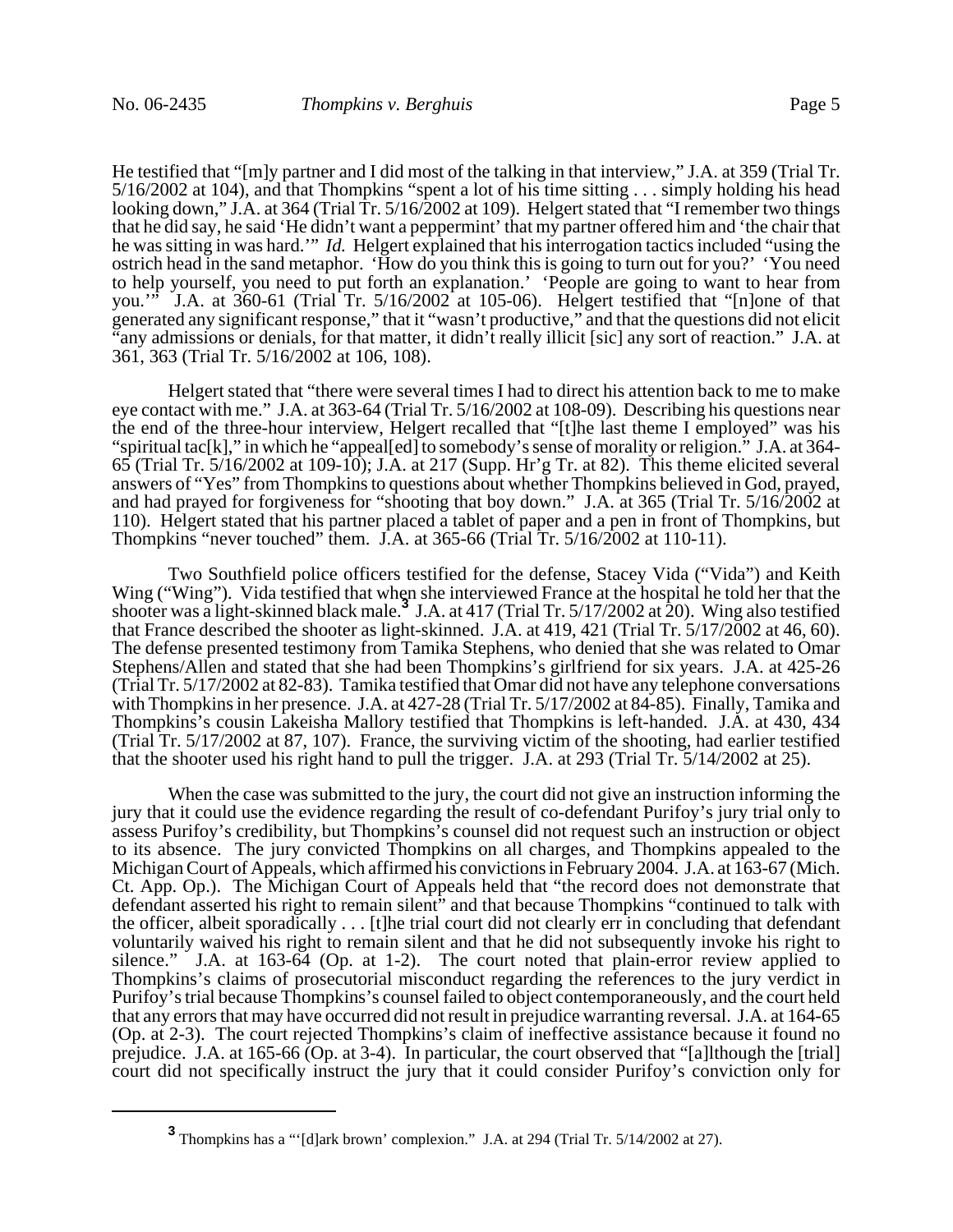purposes of his credibility, the record does not disclose an attempt to argue that conviction for an improper purpose." J.A. at 166 (Op. at 4). In July 2004, the Michigan Supreme Court denied Thompkins's application for leave to appeal the judgment of the Michigan Court of Appeals. J.A. 168 (Mich. Sup. Ct. Order).

In January 2005, Thompkins filed a petition for a writ of habeas corpus in the U.S. District Court for the Eastern District of Michigan. J.A. at 4-75 (Petition for Writ of Habeas Corpus & Brief in Support). The district court denied Thompkins's petition in September 2006. J.A. at 174-206 (U.S. Dist. Ct. Op. & Order Denying Habeas Pet.). Thompkins filed a Notice of Appeal in October 2006, J.A. at 208 (Notice of Appeal), and the district court granted a partial certificate of appealability as to the three issues summarized above. J.A. at 457-59 (Order Granting COA).

# **II. ANALYSIS**

#### **A. Standard of Review**

Thompkins seeks relief pursuant to 28 U.S.C. § 2254, which, as amended by the Antiterrorism and Effective Death Penalty Act of 1996, Pub. L. No. 104-132, 110 Stat. 1214 (Apr. 24, 1996) ("AEDPA"), provides that

An application for a writ of habeas corpus on behalf of a person in custody pursuant to the judgment of a State court shall not be granted with respect to any claim that was adjudicated on the merits in State court proceedings unless the adjudication of the claim—

- (1) resulted in a decision that was contrary to, or involved an unreasonable application of, clearly established Federal law, as determined by the Supreme Court of the United States; or
- (2) resulted in a decision that was based on an unreasonable determination of the facts in light of the evidence presented in the State court proceeding. 28 U.S.C. § 2254(d)(1)-(2).

The Supreme Court has explained that "[a] state-court decision will certainly be contrary to our clearly established precedent if the state court applies a rule that contradicts the governing law set forth in our cases." *Terry Williams v. Taylor*, 529 U.S. 362, 405 (2000). A state-court decision is also "contrary to" clearly established federal law "if the state court arrives at a conclusion opposite to that reached by [the Supreme] Court on a question of law or if the state court decides a case differently than [the Supreme] Court has on a set of materially indistinguishable facts." *Id.* at 412- 13. A state court's decision is an "unreasonable application" of clearly established federal law "if the state court identifies the correct governing legal principle from [the Supreme] Court's decisions but unreasonably applies that principle to the facts of the prisoner's case." *Id*. at 413. "[C]learly established law under [AEDPA] encompasses more than just bright-line rules laid down by the [Supreme] Court. It also clearly includes legal principles and standards enunciated in the Court's decisions." *Taylor v. Withrow*, 288 F.3d 846, 850-51 (6th Cir.), *cert. denied*, 537 U.S. 1007 (2002). "The lack of an explicit statement" of a rule "is not determinative" because "[t]he Court has made clear that its relevant precedents include not only bright-line rules but also the legal principles and standards flowing from precedent." *Id.* at 852; *see also Panetti v. Quarterman*, 127 S. Ct. 2842, 2858 (2007) ("AEDPA does not 'require state and federal courts to wait for some nearly identical factual pattern before a legal rule must be applied.'") (quotation omitted).

We review the district court's legal conclusions de novo and its factual findings for clear error. *Moss v. Hofbauer*, 286 F.3d 851, 858 (6th Cir.), *cert. denied*, 537 U.S. 1092 (2002). We review the state court's determination of mixed questions of fact and law under the "unreasonable application" prong. *Barnes v. Elo*, 339 F.3d 496, 501 (6th Cir. 2003), *cert. denied*, 540 U.S. 1164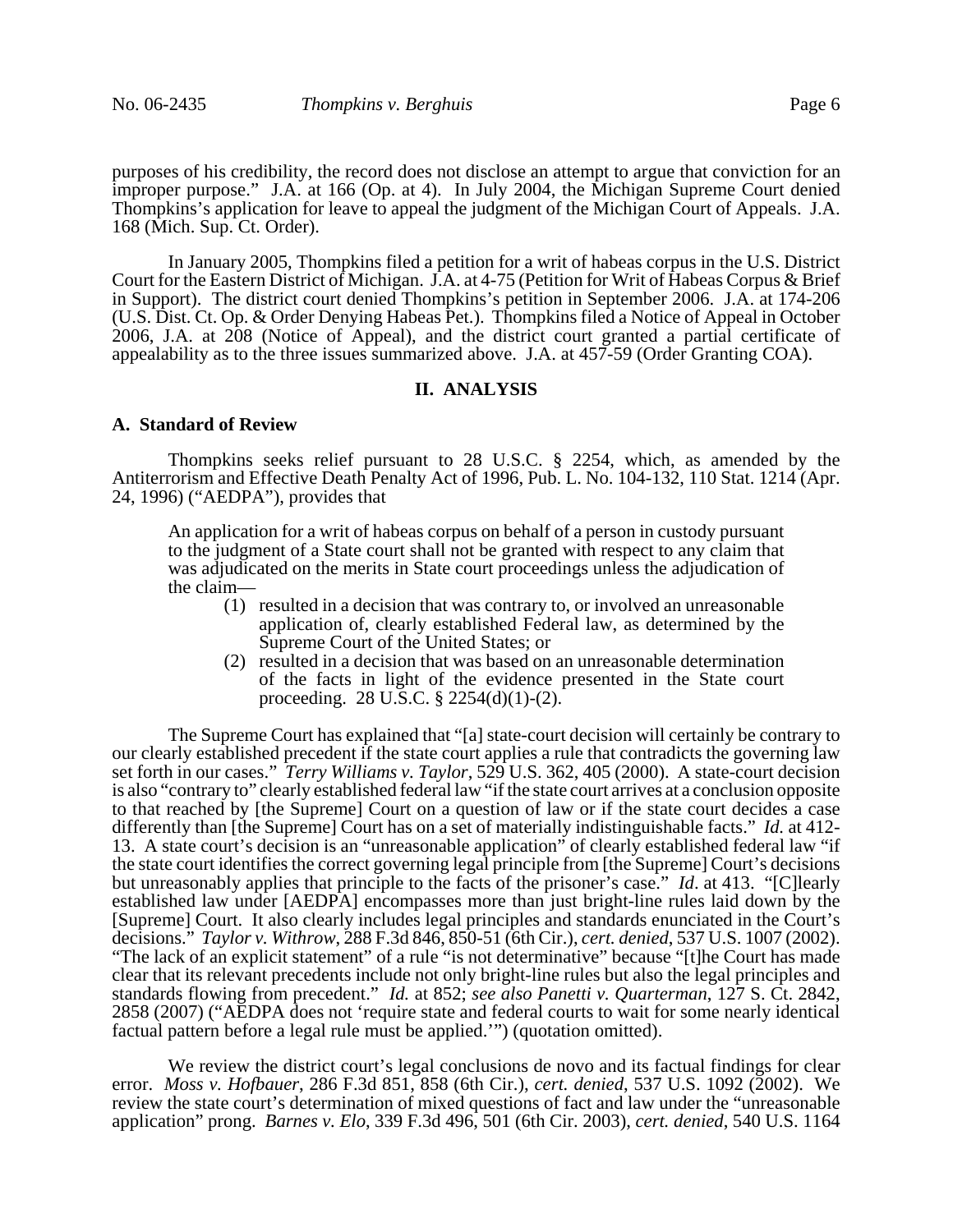(2004). AEDPA "establish[es] a presumption that a state court's determination of a factual issue is correct, and mandat[es] that '[t]he applicant shall have the burden of rebutting the presumption of correctness by clear and convincing evidence.'" *Moss*, 286 F.3d at 858-59 (quoting 28 U.S.C. § 2254(e)(1)). "In applying AEDPA, we look to the last state-court decision on the merits, which in this case is the decision of the [Michigan] Court of Appeals." *Garcia v. Andrews*, 488 F.3d 370, 374 (6th Cir.), *cert. denied*, 128 S. Ct. 493 (2007).

# **B. Thompkins's Fifth Amendment Claim**

Thompkins argues that the introduction at his trial of the statements that he made near the end of the three-hour long interrogation session conducted by Detective Helgert violated the Fifth Amendment. Thompkins contends that he had effectively invoked his right to remain silent by being—in the words that Helgert used at the hearing on Thompkins's Motion to Suppress—"so uncommunicative," J.A. at 217 (Supp. Hr'g Tr. at 82), "not verbally communicative," J.A. at 227 (Supp. Hr'g Tr. at 92), and by "[l]argely . . . remain[ing] silent," J.A. at 229 (Supp. Hr'g Tr. at 94). Further, when Thompkins's attorney asked Helgert whether Thompkins "had consistently exercised his right to remain substantively silent for at least two hours and forty-five (45) minutes," Helgert replied "Yes, that's right." J.A. at 232 (Supp. Hr'g Tr. at 97).

The district court denied Thompkins's Fifth Amendment claim because it found that the Michigan state court—which held that Thompkins did not "assert[] his right to remain silent" because "he continued to talk with the officer, albeit sporadically" such that Thompkins "voluntarily waived his right to remain silent," J.A. at 163-64 (Mich. Ct. App. Op. at 1-2)—did not unreasonably apply clearly established federal law as determined by the Supreme Court or base its decision on an unreasonable determination of the facts in light of the evidence presented in the State court proceeding. J.A. 202-03 (Op. at 29-30). Noting that "[t]he prosecution has the burden of establishing a knowing and intelligent waiver of the rights," Thompkins argues that "[t]he prosecution did not meet its heavy burden in proving a valid waiver of the right" to remain silent given Detective Helgert's repeated descriptions of Thompkins as silent and uncommunicative and Helgert's inability to identify answers to specific questions that Thompkins made in the first two hours and forty-five minutes of the interview. Pet'r Br. at 15, 22, 21. Thompkins thus contends that the state court's decision involved both an "unreasonable application of clearly established federal law" and "resulted in a decision that was based on an unreasonable determination of the facts in light of the evidence presented in the State court proceedings." Pet'r Br. at 22 (citing § 2254(d)(2)).

We agree with Thompkins and reverse the district court's denial of his petition because the state-court's decision involved both "an unreasonable application of[] clearly established Federal law" and "an unreasonable determination of the facts in light of the evidence presented in the State court proceeding." 28 U.S.C. § 2254(d)(1)-(2).

## **1. Clearly Established Federal Law Regarding Waiver and Invocation of a Suspect's Right to Remain Silent**

In *Miranda v. Arizona*, 384 U.S. 436, 475 (1966), the Supreme Court held that "a heavy burden rests on the government to demonstrate that the defendant knowingly and intelligently waived his privilege against self-incrimination." The Supreme Court has explained that "[t]he critical safeguard" provided by the *Miranda* warnings is the knowledge of "a person's 'right to cut off questioning.'" *Michigan v. Mosley*, 423 U.S. 96, 103 (1975) (quoting *Miranda*, 384 U.S. at 474). Therefore, "the admissibility of statements obtained after the person in custody has decided to remain silent depends under *Miranda* on whether his 'right to cut off questioning' was 'scrupulously honored.'" *Id.* at 103-04 (quoting *Miranda*, 384 U.S. at 474, 479).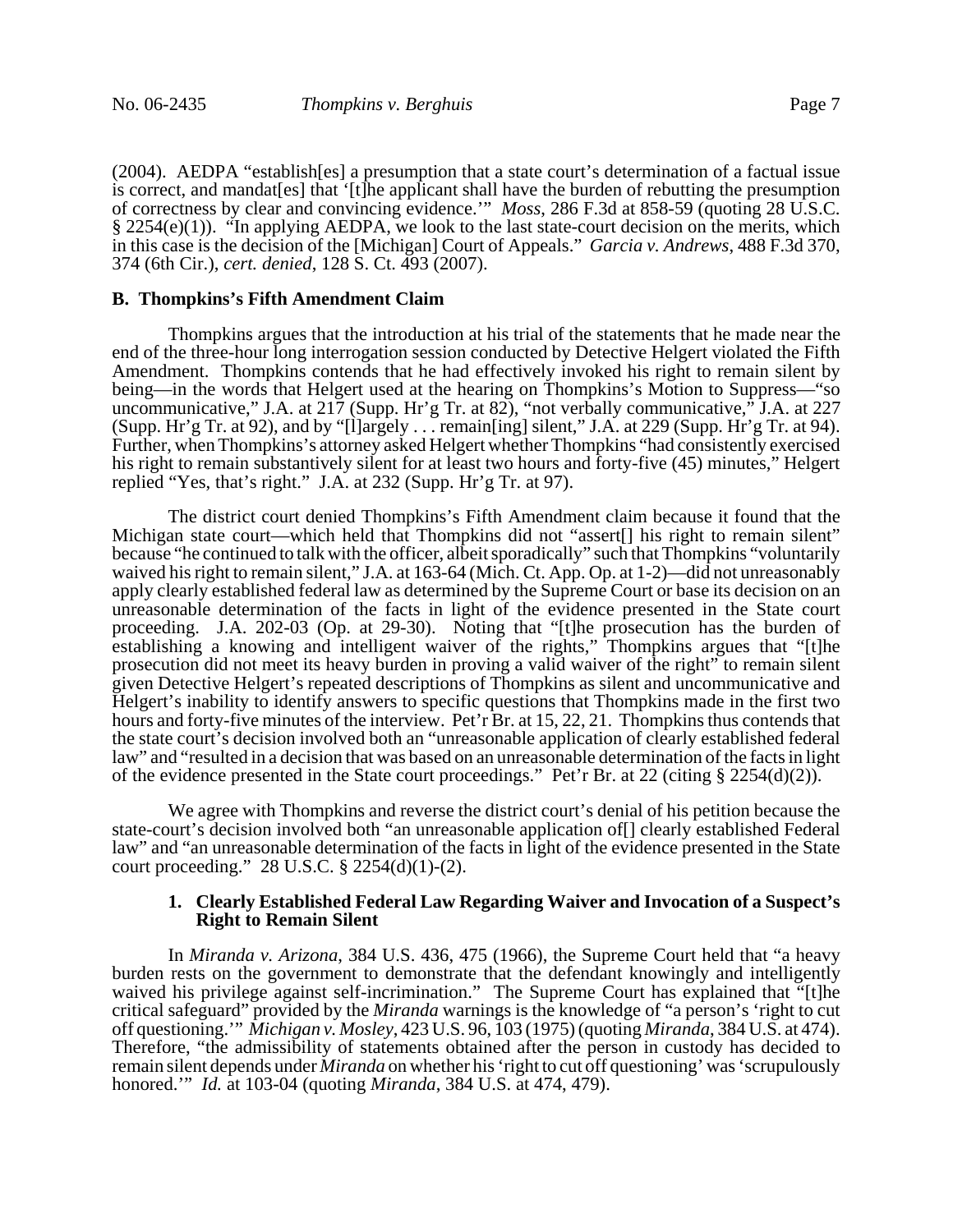In determining whether a suspect has waived her *Miranda* rights, the Supreme Court has held that that "[t]he courts must presume that a defendant did *not* waive his rights; *the prosecution's burden is great*." *North Carolina v. Butler*, 441 U.S. 369, 373 (1979) (emphases added). Further, "a valid waiver will not be presumed simply from the silence of the accused after warnings are given or simply from the fact that a confession was in fact eventually obtained." *Miranda*, 384 U.S. at 475. In *Butler*, the Supreme Court re-affirmed its holding in *Carnley v. Cochran*, 369 U.S. 506, 516 (1962), that "[p]resuming waiver from a silent record is impermissible," but the Court did state in *Butler* that "in at least some cases waiver can be clearly inferred from the actions and words of the person interrogated." *Butler*, 441 U.S. at 373 & n.4. The Court in *Butler* quoted two crucial passages from its opinion in *Miranda*, observing that in *Miranda*

this Court said: "If the interrogation continues without the presence of an attorney and a statement is taken, a *heavy burden* rests on the government to demonstrate that the defendant knowingly and intelligently waived his privilege against selfincrimination and his right to retained or appointed counsel."

The Court's opinion went on to say: "An express statement that the individual is willing to make a statement and does not want an attorney followed closely by a statement could constitute a waiver. *But a valid waiver will not be presumed simply from the silence of the accused after warnings are given or simply from the fact that a confession was in fact eventually obtained.*"<br>Thus, the Court held that an express statement can constitute a waiver, and

that silence alone after such warnings cannot do so. But the Court did not hold that such an express statement is indispensable to a finding of waiver.

*Butler*, 441 U.S. at 372-73 (quoting *Miranda*, 384 U.S. at 475) (internal citations omitted) (emphases added). The Court's *Miranda* opinion emphasized that "[t]he requirement of warnings and waiver of rights is [] fundamental with respect to the Fifth Amendment privilege and not simply a preliminary ritual to existing methods of interrogation." *Miranda*, 384 U.S. at 476. Finally, the Supreme Court has cautioned that "[i]nvocation and waiver are entirely distinct inquiries, and the two must not be blurred by merging them together." *Smith v. Illinois*, 469 U.S. 91, 98 (1984).

In terms of a suspect's invocation of her right to remain silent, in *Miranda* the Supreme Court held that "[i]f the individual *indicates in any manner*, at any time prior to or during questioning, that he wishes to remain silent, the interrogation must cease." *Miranda*, 384 U.S. at 473-74 (emphasis added). Although the Supreme Court has not addressed what conduct or statements suffice to "indicate<sup>[]</sup> in any manner" one's intent to invoke the right to remain silent, the Supreme Court has explained the standard governing the invocation of one's right *to counsel*. In *Davis v. United States*, 512 U.S. 452, 455 (1994), the Supreme Court noted that the suspect "waived his rights to remain silent and to counsel, both orally and in writing." Approximately an hour and a half into the interview, the suspect stated that "'[m]aybe I should talk to a lawyer.'" *Id.* at 455. After the investigating agents sought clarification as to whether the suspect wanted a lawyer, the suspect said "No, I don't want a lawyer." *Id.* Rejecting the defendant's argument that his statement that "[m]aybe I should talk to a lawyer" effectively invoked his right to counsel such that the interrogation should have ceased and his statements been suppressed, the Supreme Court held that to invoke one's right to counsel "the suspect must unambiguously request counsel" because the Court's "precedents do not require the cessation of questioning" "if a suspect makes a reference to an attorney that is ambiguous or equivocal." *Id.* at 459. The Court specifically restated its holding as establishing "that, *after a knowing and voluntary waiver* of the *Miranda* rights, law enforcement officers may *continue* questioning until and unless the suspect clearly requests an attorney." *Id.* at 461 (emphases added).

In terms of our review of the distinct waiver and invocation inquiries, "[a]lthough the ultimate question of whether [the suspect's] waiver was knowing and intelligent is subject to review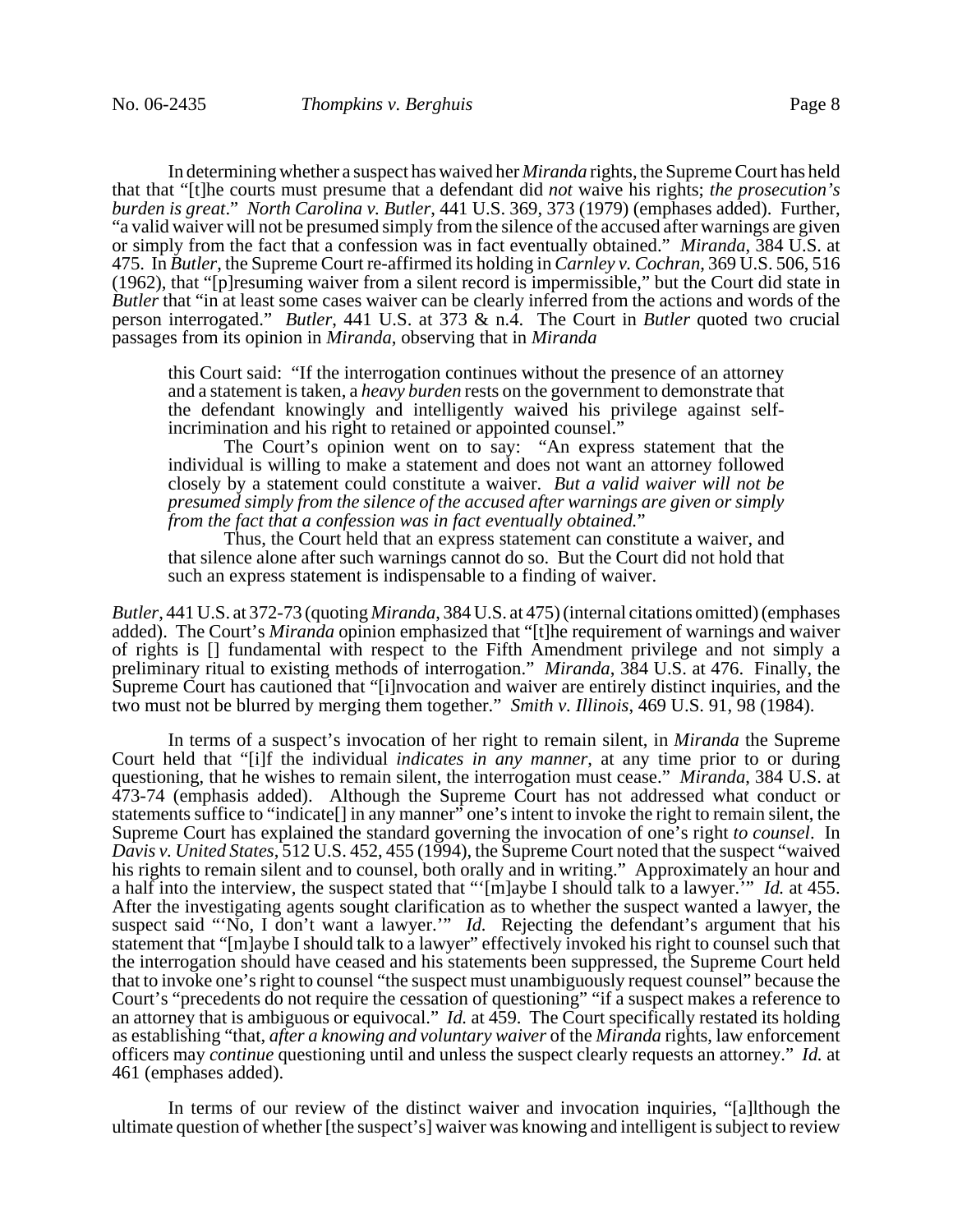under the standards set forth in section 2254(d), any subsidiary factual findings made by the state court are entitled to a presumption of correctness under section 2254(e)." *Valdez v. Ward*, 219 F.3d 1222, 1231 (10th Cir. 2000) (internal citation omitted); *see also Williams v. Jones*, 117 F. App'x 406, 412 (6th Cir. 2004) (unpublished) (citing *Valdez*); *United States v. Rodriguez*, 518 F.3d 1072, 1076 (9th Cir. 2008) ("This court reviews a trial court's legal conclusions on *Miranda* waivers de novo, and findings of fact underlying those conclusions for clear error."); *United States v. Carter*, 489 F.3d 528, 534 (2d Cir. 2007) ("We review a district court's determination regarding the constitutionality of a *Miranda* waiver *de novo* and a district court's underlying factual findings for clear error."). In the invocation "context, we review the district court's factual findings concerning the words a defendant used to invoke his *Miranda* rights for clear error and whether the words actually invoked those rights de novo." *Rodriguez*, 518 F.3d at 1076.

In denying Thompkins's petition, the district court quoted a First Circuit case that "'concluded that *Davis* applies to both components of *Miranda*: the right to counsel and the right to remain silent'" and accordingly analyzed the record to determine whether Thompkins "clearly and unequivocally invoked his right to remain silent after Helgert advised him of his *Miranda* rights." J.A. at 201-02 (Op. at 28-29) (quoting *Bui v. DiPaola*, 170 F.3d 232, 239 (1st Cir. 1999)).**<sup>4</sup>**

# **2. The Michigan State Courts' Adjudication of Thompkins's Fifth Amendment Claim**

In denying Thompkins's motion to suppress, the Michigan trial court rejected Thompkins's argument that his silence and general uncooperativeness during the three-hour long interview were "repeated implicit invocations of his right to silence" and instead found that "[t]he defendant never invoked his right to remain silent." J.A. at 151-52 (Order Denying Mot. to Suppress at 3-4). As to the initial issue of whether Thompkins waived his rights, the trial court observed that the officers advised Thompkins of his rights, but that he refused to sign the form. The trial court concluded that Thompkins "knowingly and intelligently waived his rights" because he "never invoked his right to remain silent, and participated in the interview by making eye contact, nodding, and answering questions with, 'I don't know.'" *Id.* at 152.

The Michigan Court of Appeals affirmed, and the entirety of its analysis regarding Thompkins's Fifth Amendment claim is quoted below:

Defendant argues that the trial court erred by denying his motion to suppress his statements to the police. Defendant asserts that the police improperly continued to interrogate him after he "implicitly" invoked his right to remain silent by failing to answer the officers' questions. We disagree.

The record discloses that defendant was advised of his *Miranda* rights and, according to the interrogating officer, verbally acknowledged that he understood those rights. Contrary to defendant's argument, the record does not demonstrate that defendant asserted his right to remain silent. Although defendant refused to sign the advice of rights form, he continued to talk with the officer, albeit sporadically. He answered questions with brief responses, or by nodding his head, but never said he did not want to talk or that he was not going to say anything. "When a defendant speaks after receiving *Miranda* warnings, a momentary pause or even a failure to answer a question will not be construed as an affirmative invocation by the defendant

**<sup>4</sup>** Thompkins contends that lower courts are in conflict regarding whether the *Davis* "unambiguous request" standard for invoking the right to counsel affects the analysis of whether an individual has invoked the right to remain silent. Pet'r Br. at 18-22. Because the resolution of this issue is not critical to the outcome in this case—that is, we conclude that the prosecution failed to meet its "heavy burden" in first showing that Thompkins *waived* his *Miranda* rights—we need not address Thompkins's arguments that the *Davis* standard does not apply to invoking the right to remain silent.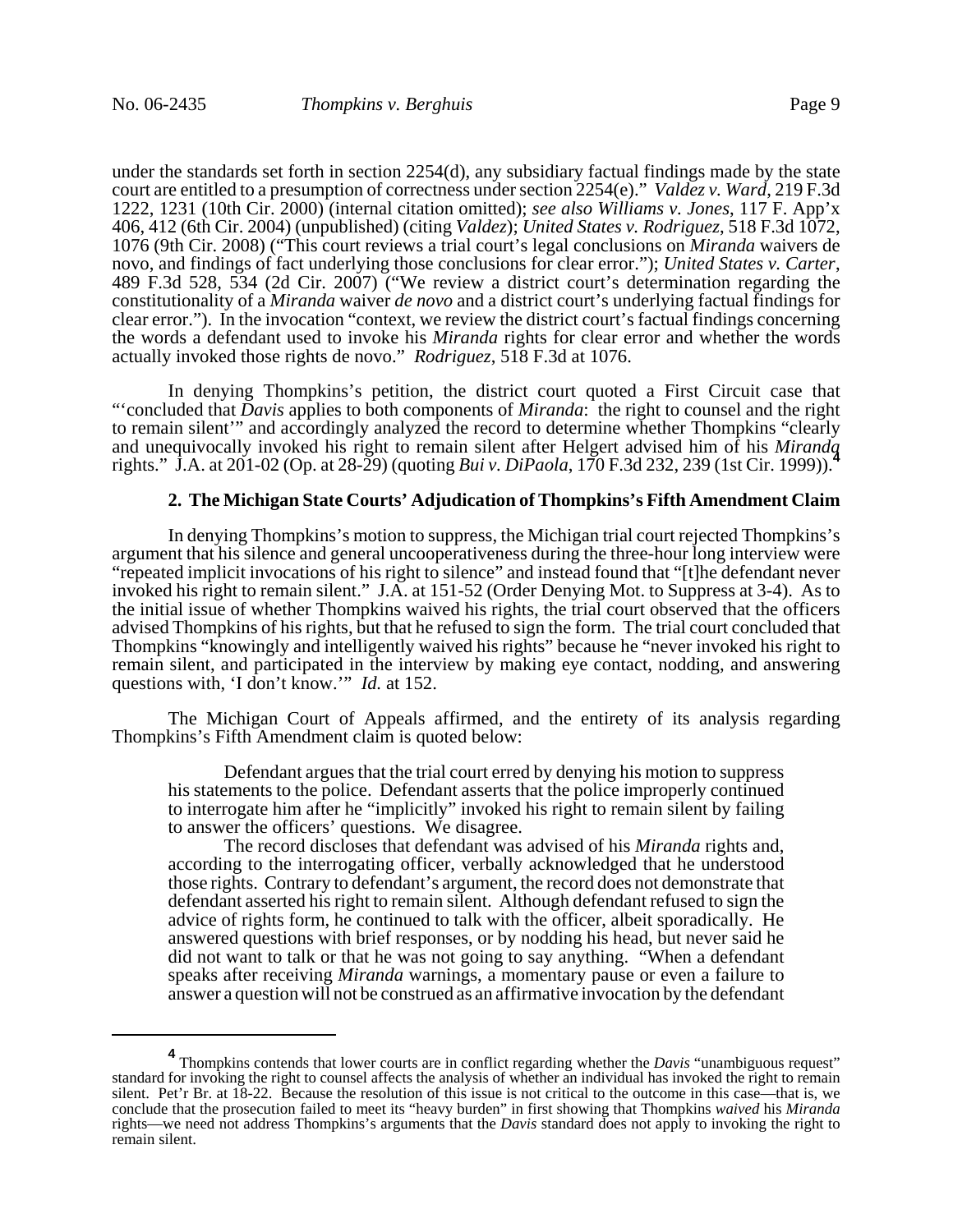of a right to remain silent." The trial court did not clearly err in concluding that defendant voluntarily waived his right to remain silent and that he did not subsequently invoke his right to silence. Defendant's statements were properly admitted into evidence.

J.A. 163-64 (Mich. Ct. App. Op. at 1-2) (footnote and citations to Michigan case law omitted).

The state court's adjudication of Thompkins's Fifth Amendment claim both involved an unreasonable determination of the facts in light of the evidence presented and also unreasonably applied clearly established federal law. That is, the state court's analysis failed to pay proper heed to the Supreme Court's holding that "[t]he courts must presume that a defendant did not waive his rights; the prosecution's burden is great." *Butler*, 441 U.S. at 373; *see also Miranda*, 384 U.S. at 475 ("[A] heavy burden rests on the government to demonstrate that the defendant knowingly and intelligently waived his privilege against self-incrimination."). Furthermore, the record contradicts the finding that Thompkins "continued to talk with the officer, albeit sporadically." We consider the factual determination first, as it underlies the legal determinations.

The Michigan Court of Appeals's finding that Thompkins "continued to talk with the officer, albeit sporadically" lacks support in the record. Certainly, Helgert at one point testified that Thompkins "talk[ed] with us very sporadically," J.A. at 216 (Supp. Hr'g Tr. at 81), but Helgert identified essentially *no* specific statements that Thompkins made. At the suppression hearing, Helgert testified that during the first two hours and forty-five minutes of the interrogation Helgert was "just repeating that theme [and b]eing really quite repetitious in the monologue, 'This is your opportunity to talk. What do you think is going to happen? Who is going to speak up for you if you don't speak up for yourself?'" J.A. 233 (Supp. Hr'g Tr. at 98). When the prosecution asked Helgert how Thompkins responded to this monologue, Helgert offered vague testimony that "sometimes [Thompkins's response] would be eye-contact, sometimes it would be a nod of the head, sometimes, I know the words, 'I don't know' was quite prevalent," while also admitting that Thompkins "sat there and listened to our speech, if you will, most of the time." J.A. at 233, 234 (Supp. Hr'g Tr. at 98, 99). Helgert *never* identified any specific question or questions to which Thompkins made his "responses" of eye-contact, head nods, or use of the phrase "I don't know." Indeed, Helgert even admitted that when he tried his "spiritual tac[k]" near the end of the interrogation, Thompkins then "made eye-contact with me *for one of the few times* that he did for the interview." J.A. at 218 (Supp. Hr'g Tr. at 83) (emphasis added). Helgert's testimony thus demonstrates that Thompkins rarely even made eye contact with the officers. At trial, Helgert stated that "I remember two things that he did say, he said 'He didn't want a peppermint' that my partner offered him and 'the chair that he was sitting in was hard.'" J.A. at 364 (Trial Tr. 5/16/2002 at 109).

Given that the above constituted the total of Thompkins's responses to the first two hours and forty-five minutes of the interrogation, the Michigan Court of Appeals's finding that Thompkins "talk[ed] with the officer, albeit sporadically" simply misrepresents the record. Rather, Helgert's testimony demonstrates that the interrogation was "very, very one-sided," J.A. at 217 (Supp. Hr'g Tr. at 82), "nearly a monologue," J.A. at 227 (Supp. Hr'g Tr. at 92), and that Thompkins was "uncommunicative," J.A. at 217 (Supp. Hr'g Tr. at 82), and "not verbally communicative," J.A. at 227 (Supp. Hr'g Tr. at 92). Most revealingly, *three times* Thompkins's counsel asked Helgert variations of a question regarding whether Thompkins remained silent during the first two-plus hours of the interrogation, and each time Helgert confirmed that Thompkins had done so. *See* J.A. at 229, 231, 232 (Supp. Hr'g Tr. at 94, 96, 97).**<sup>5</sup>** Contrary to the state court's statement, the evidence

**<sup>5</sup>**<br>Specifically, the first question asked Helgert whether "consistently . . . for two hours and fifteen (15) minutes every time you gave [Thompkins] an opportunity to participate meaningfully in the conversation he exercised his right to remain silent," and Helgert replied that "[l]argely he remained silent, that's correct." J.A. at 229 (Supp. Hr'g Tr. at 94). The second question asked Helgert whether Thompkins "exercised [his right to remain silent] continuously for two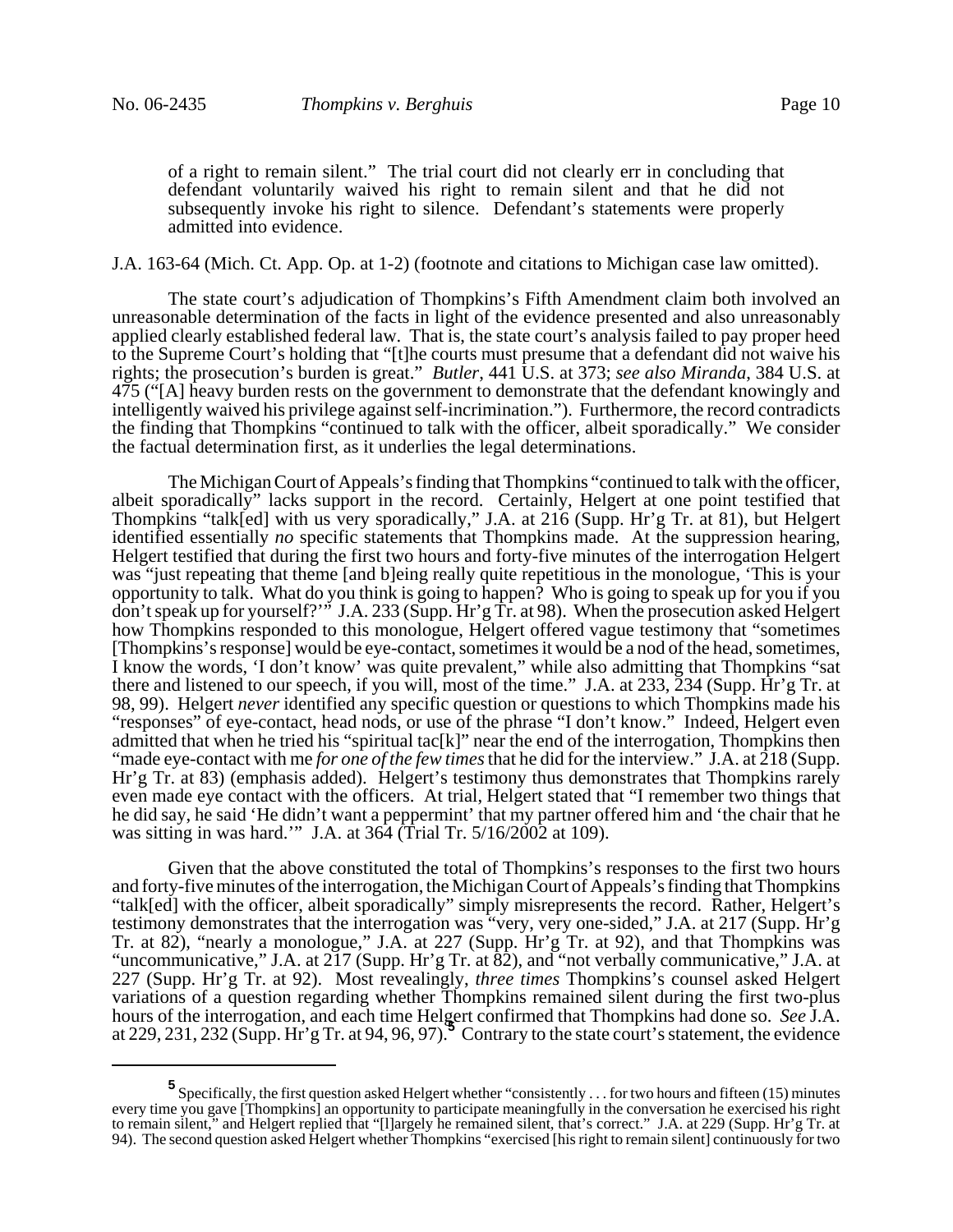demonstrates that Thompkins was silent for two hours and forty-five minutes. Indeed, the only evidence of Thompkins's participation consists of his declining a peppermint, complaining about his chair, and occasionally nodding his head or responding "I don't know" to *unidentified* questions, and these actions do not amount even to "sporadic" conversation with the officers. To disregard a state court's factual determination, "the state court's factual determination must be 'objectively unreasonable' in light of the evidence presented during the state proceedings," and this is such a case. *Dennis v. Mitchell*, 354 F.3d 511, 518 (6th Cir. 2003).

The state court also unreasonably applied clearly established federal law insofar as the court viewed such scant evidence of Thompkins's participation during the interrogation as demonstrating that Thompkins voluntarily waived his right to remain silent given the Supreme Court's command that "[t]he courts must presume that a defendant did not waive his rights; the prosecution's burden is great." *Butler*, 441 U.S. at 373; *see also Miranda*, 384 U.S. at 475 (stating that a "heavy burden rests on the government" to prove waiver). Helgert's vague testimony regarding Thompkins's "responses" during the interrogation—responses consisting of eye contact, head nods, declining a peppermint, complaining about his chair, and occasional statements of "I don't know"—does not suffice to meet the state's "great" burden of showing that Thompkins waived his right to remain silent. The Supreme Court's opinion in *Miranda* specifically addressed this *precise* issue: "[*A*] *valid waiver will not be presumed simply from the silence of the accused after warnings are given or simply from the fact that a confession was in fact eventually obtained*." *Miranda*, 384 U.S. at 475 (emphasis added); *see also United States v. Upton*, 512 F.3d 394, 399 (7th Cir. 2008) ("Waiver can never occur through 'mere silence,' as the *Miranda* warnings themselves indicate.") (citing *Butler*, 441 U.S. at 373). In addition, Thompkins refused to sign even the *advice* of rights form, which purports only to show a suspect's acknowledgment that officers had read the rights and not that the suspect was waiving the rights. The Supreme Court's opinion in *Butler* clearly permits implied waivers of *Miranda* rights, but a suspect's uncooperativeness or refusal to sign even an advice of rights form certainly has relevance to determining whether Thompkins waived his rights. *Butler*, 441 U.S. at 374 ("[T]he question of waiver must be determined on 'the particular facts and circumstances surrounding th[e] case, including the background, experience, and conduct of the accused.'") (quoting *Johnson v. Zerbst*, 304 U.S. 458, 464 (1938)).

Had Helgert identified any particular exchange involving an instance of eye contact or a head nod, the issue of whether the prosecution had satisfied its "heavy burden" of showing "a course of conduct indicating waiver" would be entirely different. Helgert described his questioning as similar to a "monologue" propounding on the "theme" that this was Thompkins's opportunity to tell his side of the story. Crucially, Helgert described Thompkins's conduct throughout the first two and half hours of the interview as generally "shar[ing] very limited verbal responses with us," J.A. at 217 (Supp. Hr'g Tr. at 82), as "remain[ing] silent," J.A. at 229 (Supp. Hr'g Tr. at 94), and as "not very cooperative or responding," J.A. at 228 (Supp. Hr'g Tr. at 93). Helgert described Thompkins's "limited" conduct of making a "nod of the head" or a "'yeah,' or a 'no,' or 'I don't know'" without providing *any* context. J.A. at 236-37 (Supp. Hr'g Tr. at 101-02). Had Helgert testified that Thompkins nodded his head in response to a question asking whether Thompkins wanted his side of the story to be known, such testimony would obviously be powerful evidence of waiver; a head nod in response to a question asking whether Thompkins was comfortable declining to exercise his opportunity to tell his side of the story (or a "no" to a question about whether Thompkins wished to tell his story) would present an entirely different situation. Without the context of Thompkins's occasional eye contact or head nods, we cannot say that Thompkins's conduct indicated a waiver

hours and forty-five (45) minutes in terms of substantive responses to your attempts to elicit statements regarding his offense, is that fair to say?," and Helgert responded "[m]uch of the time. Most of the time, yes." J.A. at 231 (Supp. Hr'g Tr. at 96). Finally, the third question inquired whether Thompkins's statements responding to Helgert's "spiritual tac[k]" of questioning came "after [Thompkins] had consistently exercised his right to remain substantively silent for at least two hours and forty-five (45) minutes?," and Helgert answered "Yes, that's right." J.A. at 232 (Supp. Hr'g Tr. at 97).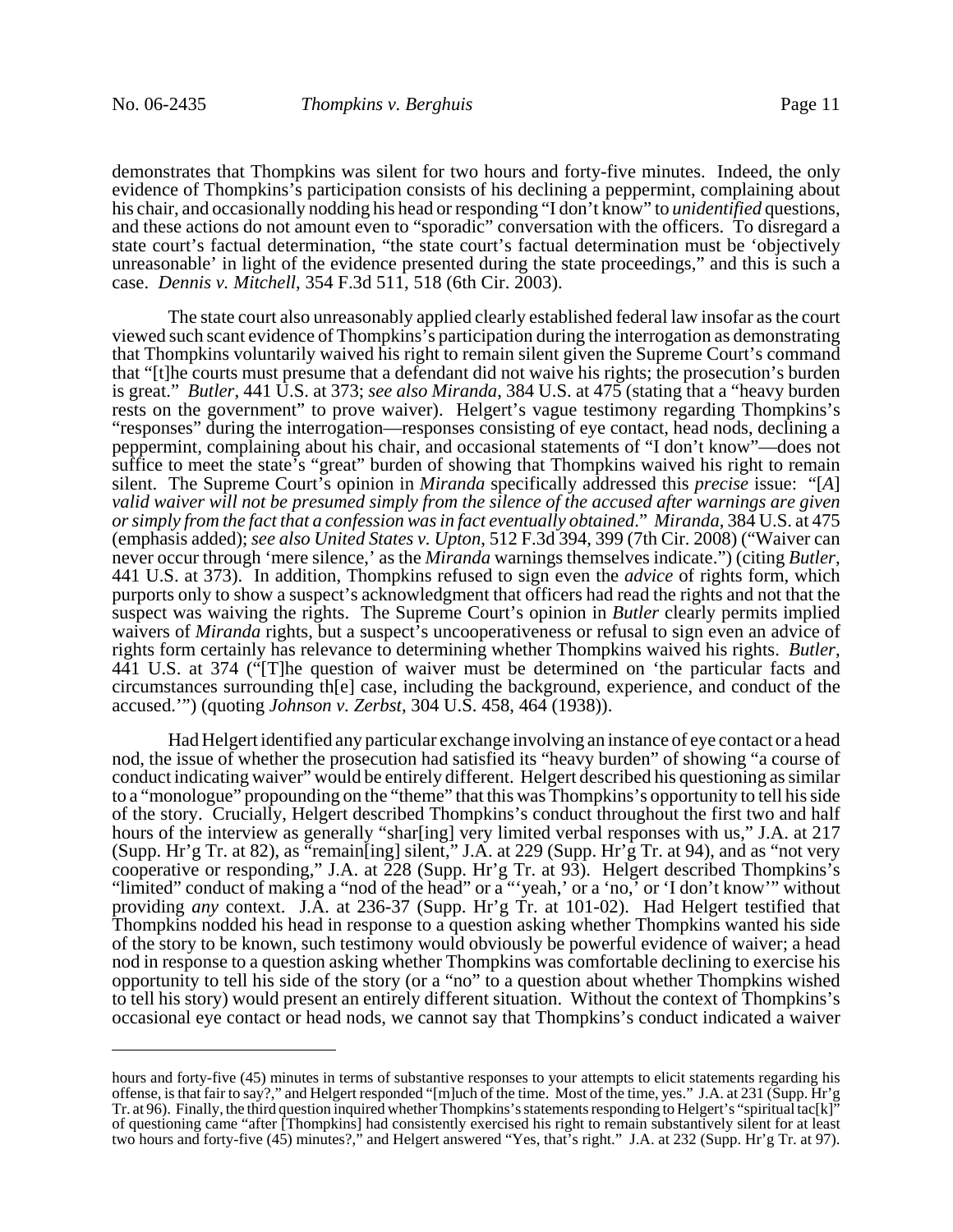of his rights; to the contrary, refusing to sign even an advice of rights form, being "so uncommunicative," J.A. at 217 (Supp. Hr<sup>3</sup>g Tr. at 82), "remain[ing] silent," J.A. at 229 (Supp. Hr<sup>3</sup>g Tr. at 94), and "spen[ding] a lot of his time sitting . . . simply holding his head looking down," J.A. at 364 (Trial Tr. 5/16/2002 at 109), form a course of conduct that powerfully suggests Thompkins did *not* waive his rights.

Thompkins's conduct also contrasts markedly to the behavior of defendants in cases where courts have found implied waivers. For instance, in *United States v. Upton*, 512 F.3d 394, 399 (7th Cir. 2008), the Seventh Circuit found that the defendant "impliedly waived his *Miranda* rights before he confessed" even though "he did not sign an acknowledgment form" because the defendant "freely talk[ed] about the allegations against him, admitting they were true but attempting to strike a deal." The Seventh Circuit also stated that "[w]aiver can *never* occur through 'mere silence,' as the *Miranda* warnings themselves indicate." *Id.* Similarly, in *United States v. Younger*, 398 F.3d 1179, 1186 (9th Cir. 2005), the Ninth Circuit affirmed a district court's finding of "an implied waiver . . . based on evidence that after Officer Hall advised defendant of his *Miranda* rights but before questioning him, defendant made a spontaneous statement and responded to further questioning without reference to counsel." In *Burket v. Angelone*, 208 F.3d 172, 198 (4th Cir. 2000), the Fourth Circuit denied a certificate of appealability in a case in which the Virginia Supreme Court found an implied waiver given that the defendant "initiated a conversation" with the detective and "stated that he understood his rights and wanted to talk to" the detective.

The case presenting perhaps the starkest contrast is *Bui v. DiPaola*, 170 F.3d 232, 239 (1st Cir. 1999), the First Circuit case that the district court cited. In *Bui*, the First Circuit observed that courts "routinely" conclude that defendants have impliedly waived their rights in cases in which the "incriminating statements were made either as part of a 'steady stream' of speech or as part of a back-and-forth conversation with the police." *Bui*, 170 F.3d at 240 (internal citations omitted). The First Circuit concluded that the petitioner's interview "fit the implied waiver profile" because the record showed "a fairly standard two-way conversation with the authorities" in which the petitioner's conduct even included a "continuation of the conversation," asking the officers "'who said I did this'" when the officers inquired "whether he had something to say about the reasons for his arrest" in response to the petitioner's "boast[] that the police had nothing" on him. *Id.* at 240-41. The account of Helgert's interview with Thompkins bears no resemblance to the clear evidence in *Bui* of a back-and-forth conversation between the petitioner and the authorities, which included specific questions and answers. Indeed, the evidence in *Bui* demonstrated that the petitioner even *asked* questions; in contrast, as Helgert testified at trial, Thompkins "spent a lot of his time sitting ... simply holding his head looking down," J.A. at 364 (Trial Tr.  $\frac{1}{5}$ /16/2002 at 109). Helgert described the interview as "nearly a monologue," J.A. at 227 (Supp. Hr'g Tr. at 92), and as "very, very one-sided," J.A. at 217 (Supp. Hr'g Tr. at 82), an account that clearly establishes the interview was *not* "a fairly standard two-way conversation." *Bui*, 170 F.3d at 241.

As a result, we conclude that Thompkins did not waive his rights, and the Michigan Court of Appeals unreasonably applied clearly established federal law, namely *Miranda* itself and *Butler*, in concluding otherwise. The state failed to satisfy its "heavy burden" of showing that Thompkins's "course of conduct indicat[ed] waiver." *Butler*, 441 U.S. at 373. Indeed, Thompkins's persistent silence for nearly three hours in response to questioning and repeated invitations to tell his side of the story offered a clear and unequivocal message to the officers: Thompkins did not wish to waive his rights. *See United States v. Wallace*, 848 F.2d 1464, 1475 (9th Cir. 1988) (concluding that the defendant "did not waive her rights" when, "[i]n the face of repeated questioning by Agent Brehm, Wallace maintained her silence for several minutes and, perhaps, as many as ten minutes.").

In sum, we hold that the district court erred in denying Thompkins's petition for a writ of habeas corpus because the Michigan Court of Appeals's rejection of his Fifth Amendment claim "was based on an unreasonable determination of the facts in light of the evidence" and "involved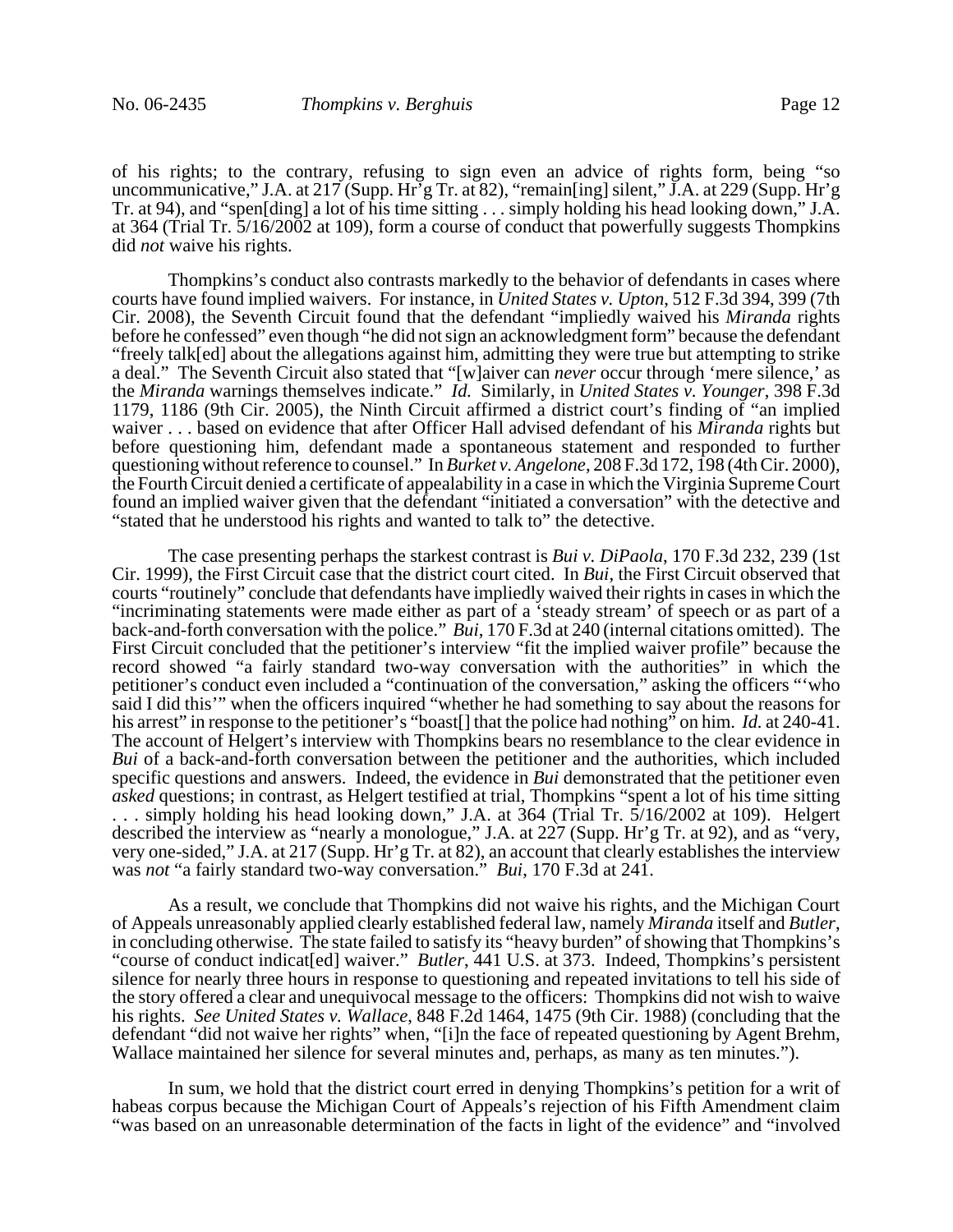an unreasonable application of[] clearly established Federal law." § 2254(d). Because we conclude that the Michigan Court of Appeals unreasonably applied clearly established federal law in determining that Thompkins *waived* his right to remain silent, we do not need to resolve whether the state court further unreasonably applied clearly established federal law in determining that Thompkins failed to *invoke* his right to remain silent by in fact remaining substantively silent for nearly three hours.

#### **C. Thompkins's Prosecutorial Misconduct Claim**

Thompkins argues that various instances of prosecutorial misconduct violated his Due Process Clause right to a fair trial. Pet'r Br. at 23-34. Thompkins's claim of prosecutorial misconduct centers upon the prosecution's offering "evidence of Purifoy's jury verdict and guilty plea conviction and of the aider and abettor charge against Purifoy." J.A. at 459 (Order Granting Certificate of Appealability at 3).

The warden argues that Thompkins has procedurally defaulted this claim because he failed to object contemporaneously to the instances of prosecutorial misconduct and the Michigan Court of Appeals reviewed this claim for plain error. Resp't Br. at 25 (citing *Gulertekin v. Tinnelman-Cooper*, 340 F.3d 415, 423-34 (6th Cir. 2003); *see also Seymour v. Walker*, 224 F.3d 542, 557 (6th Cir. 2000) (noting that "[c]ontrolling precedent in our circuit indicates that plain error review does not constitute a waiver of state procedural default rules"). The warden further notes that Thompkins's appellate brief failed to argue for the existence of cause and prejudice to excuse his procedural default. Resp't Br. at 25. In his Reply Brief, Thompkins did include a brief section asserting that his arguments relating to his ineffective-assistance-of-counsel claim sufficiently demonstrated cause and prejudice for the failure to preserve his claim of prosecutorial misconduct. Pet'r Reply Br. at 2-3.

In ruling on Thompkins's prosecutorial-misconduct claim, the district court noted the warden's argument that the claim was procedurally defaulted but elected to consider the merits "[g]iven that the cause and prejudice inquiry for the procedural default issue merges with an analysis of the merits of [Thompkins's] ineffective assistance of counsel claim." J.A. at 184 (Op. at 11 n.3). Although Thompkins's failure to set forth an explicit argument regarding cause and prejudice until his Reply Brief is troubling in light of this clear notice that the warden had already asserted that his prosecutorial-misconduct claim was procedurally defaulted, we follow the district court in considering the merits of Thompkins's prosecutorial-misconduct claim given the overlapping analysis. We also conclude that Thompkins is not entitled to relief on this claim.

# **1. Clearly Established Federal Law Regarding Prosecutorial Misconduct**

"On habeas review, [t]he relevant question is whether the prosecutor's comments so infected the trial with unfairness as to make the conviction a denial of due process." *Bates v. Bell*, 402 F.3d 635, 640-41 (6th Cir. 2005) (quotation omitted). Therefore, "to obtain relief, [Thompkins] must demonstrate that the prosecution's conduct was both improper and so flagrant as to warrant reversal." *Id.* at 641. We consider four factors "in determining whether the challenged conduct is flagrant: (1) the likelihood that the remarks of the prosecutor tended to mislead the jury or prejudice the defendant; (2) whether the remarks were isolated or extensive; (3) whether the remarks were deliberately or accidentally made; and (4) the total strength of the evidence against the defendant." *Id.* Finally, "[c]laims of prosecutorial misconduct are reviewed deferentially on habeas review." *Millender v. Adams*, 376 F.3d 520, 528 (6th Cir. 2004).

### **2. The State Court's Adjudication of Thompkins's Prosecutorial-Misconduct Claim**

The Michigan Court of Appeals applied plain-error review to Thompkins's claim of prosecutorial misconduct because of his failure to lodge contemporaneous objections. J.A. at 164-65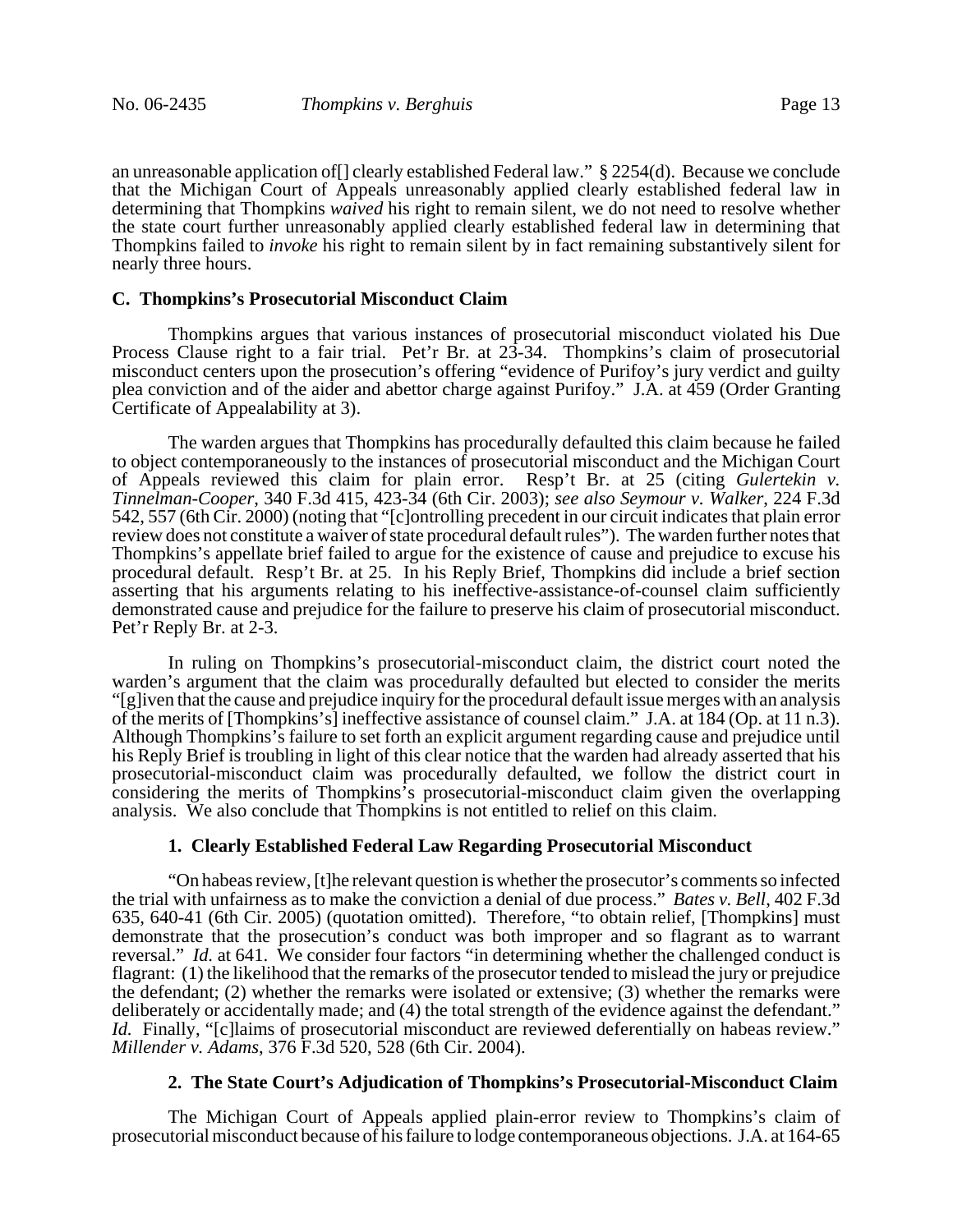(Mich. Ct. App. Op. at 2-3). The state court recognized that it was "improper for the prosecution to introduce evidence of codefendant Purifoy's conviction," but it concluded that Thompkins's "substantial rights were not affected because the defense asserted that Purifoy was the shooter and that the evidence of Purifoy's conviction [on firearm charges] linked Purifoy to the gun." J.A. at 164 (Op. at 2). As a result, the court of appeals apparently believed that the evidence that Purifoy had been convicted of possessing a firearm on that date would bolster Thompkins's attempts to pin the murder on Purifoy, despite the evidence that Purifoy's jury had acquitted him of the murder charges.

The district court agreed with the state court that "[t]he testimony regarding the outcome of Purifoy's trial was improper and should not have been admitted." J.A. at 186 (Op. at 13). However, the district court noted that "if the defendant's accomplice testifies at trial, evidence of the accomplice's convictions may be introduced so the jury can assess his credibility," so long as the trial court instructs the jury "that it may not consider the accomplice's conviction as evidence of the defendant's guilt." J.A. at 186-87 (Op. at 13-14). Even though Purifoy testified and the trial court failed to give the jury such a cautionary instruction, the district court denied Thompkins's prosecutorial-misconduct claim because it did not believe that the introduction of such evidence rendered the entire trial fundamentally unfair. *Id.*

We agree with the district court's analysis and affirm the denial of Thompkins's prosecutorial-misconduct claim on this ground. The true cause for concern is not necessarily that the prosecutor elicited such evidence of an accomplice's conviction—as the district court noted, evidence of an accomplice's conviction *is* admissible to evaluate the witness's credibility—but rather the failure of the trial court to instruct the jury on the proper use of the evidence (and the failure of defense counsel to request such an instruction). It was not wholly illegitimate and improper for the prosecution to introduce evidence of Purifoy's convictions, and the error that occurred from this introduction stemmed not from the *prosecutor's* actions but instead from the failure of Thompkins's counsel to request, and the trial court's failure to give, a cautionary instruction to the jury. That is, although an error or misconduct occurred, the parties responsible for that error are Thompkins's attorney and the trial judge, not the prosecutor. Accordingly, Thompkins's claim of prosecutorial misconduct lacks merit.

### **D. Thompkins's Ineffective-Assistance-of-Counsel Claim**

Thompkins argues that he received ineffective assistance of counsel because his attorney failed to request that the trial court instruct the jury that it could consider the evidence of Purifoy's jury trial and guilty pleas only in assessing Purifoy's credibility and not as substantive evidence of Thompkins's guilt. Pet'r Br. at 36. We conclude that the district court erred in denying Thompkins's ineffective-assistance-of-counsel claim and that Thompkins is entitled to habeas relief on this ground as well.

### **1. Clearly Established Federal Law Regarding Ineffective Assistance of Counsel**

The standard for establishing ineffective assistance of counsel requires that a defendant (1) "show that counsel's representation fell below an objective standard of reasonableness" and (2) that a defendant show prejudice, i.e., that "there is a reasonable probability that, but for counsel's unprofessional errors, the result of the proceeding would have been different." *Strickland v. Washington*, 466 U.S. 668, 688, 694 (1984). Further, "[a] reasonable probability is a probability sufficient to undermine confidence in the outcome." *Id.* at 694.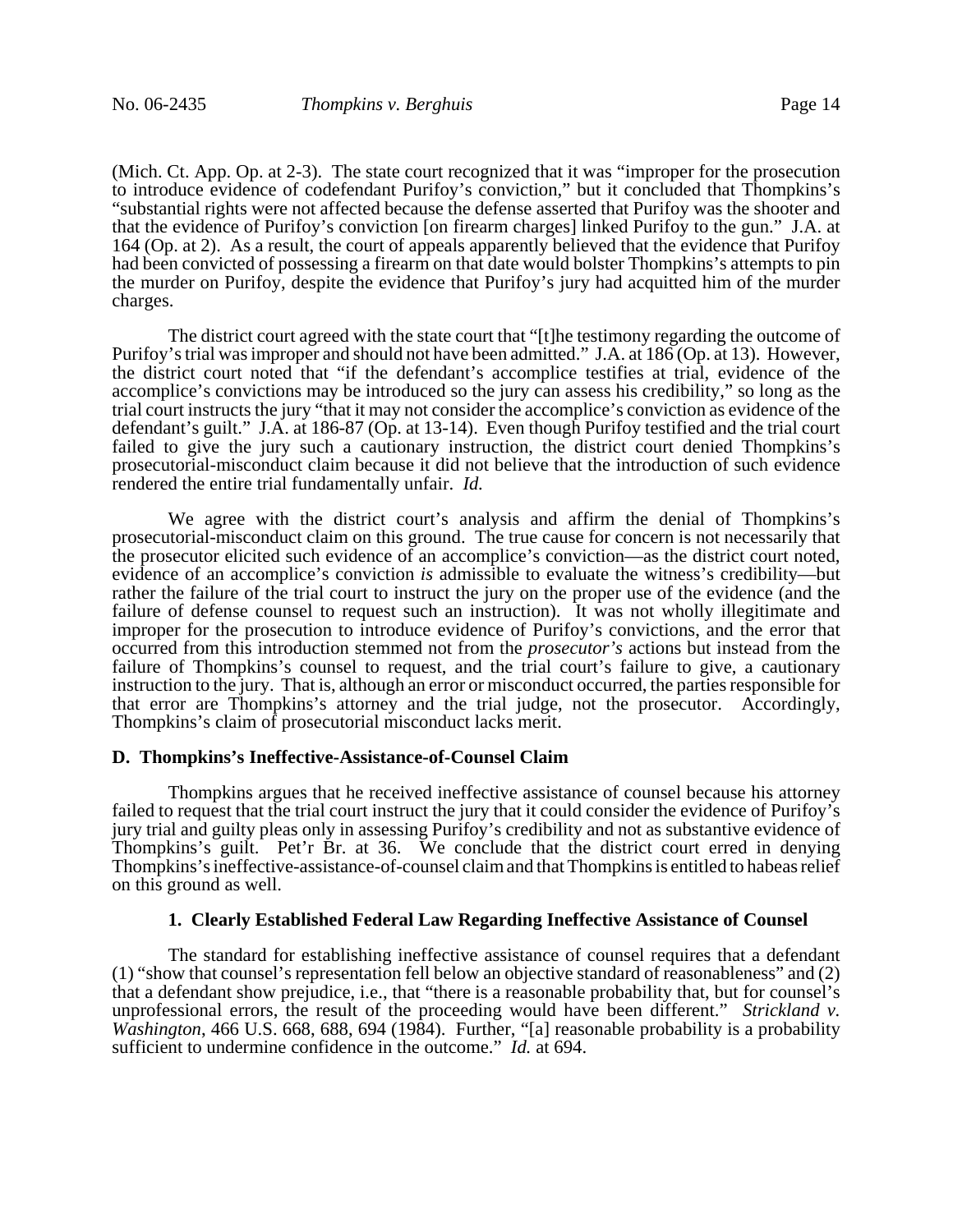## **2. The State Court's Adjudication of Thompkins's Ineffective-Assistance-of-Counsel Claim**

That Thompkins has satisfied the first prong of his ineffectiveness claim—deficient performance—is clear. Although the warden contends that "failure to ask for [a limiting] instruction was sound trial strategy," Resp't Br. at 30, the Michigan Court of Appeals appeared to accept that counsel's failure to request a limiting instruction was error and simply denied Thompkins ineffectiveness claim because it found a lack of prejudice because "the record does not disclose an attempt to argue [Purifoy's] conviction for an improper purpose," that is, for a purpose other than an effect on Purifoy's credibility. J.A. at 166 (Mich. Ct. App. Op. at 4). Likewise, the district court agreed with Thompkins "that effective counsel would have requested such [a limiting] instruction." J.A. at 197 (Op. at 24). Indeed, the failure to request such a limiting instruction is particularly deficient in light of Thompkins's primary defense at trial, which was "that Eric Purifoy was the shooter and that defendant was merely present." Pet'r Br. at 7. The district court noted Thompkins's argument that "he was extraordinarily prejudiced by the introduction of this testimony [relating to Purifoy's trial and convictions] because his defense was that Purifoy was the shooter. As [Thompkins] raises: '[i]f Purifoy's jury found him not guilty who did that leave as the shooter?'" J.A. at 185 (Op. at 12).

We hold that Thompkins has satisfied the second prong of his ineffectiveness claim as well. Although the district court found that the performance of Thompkins's counsel was deficient, the court denied Thompkins's claim because "the Court [did] not believe that the introduction of evidence regarding Purifoy's convictions rendered [Thompkins's] trial fundamentally unfair." J.A. at 197 (Op. at 24). Rendering the trial "fundamentally unfair," however, is not the standard used to evaluate a claim of ineffective assistance; under *Strickland*, the required showing is prejudice, measured as "a reasonable probability that, but for counsel's unprofessional errors, the result of the proceeding would have been different." *Strickland*, 466 U.S. at 694. "A reasonable probability is a probability sufficient to undermine confidence in the outcome." *Id.* Given that Thompkins's *central strategy* at trial involved pinning the blame on Purifoy, that his jury heard evidence—from *multiple* witnesses, J.A. at 345-47 (Trial Tr. 5/16/2002 at 85-87) (Helgert); J.A. at 289 (Trial Tr. 5/13/2002 at 237) (France); J.A. at 401 (Trial Tr. 5/16/2002 at 188) (Purifoy)—that Purifoy had been acquitted of murder likely exerted a powerful influence on the jury to convict Thompkins of murder. If the jury did not convict Thompkins, the jury knew that no one would be convicted for killing Morris and shooting France. Most importantly, in the absence of a limiting instruction, the jury could well have believed that it was entirely proper to weigh Purifoy's acquittal as significant evidence that Thompkins must have been the shooter. In fact, the trial court's jury instructions included the statement that "[y]ou may convict the defendant *based only on the accomplice's testimony*, if you believe the testimony and it proves the Defendant's guilty beyond a reasonable doubt." J.A. at 443 (Trial Tr. 5/17/2002 at 166) (emphasis added). The jury thus heard that it could convict Thompkins based solely on Purifoy's testimony, which included not only his account of the shooting but also his statement that he had been acquitted of murder.

Although we have concluded that the district court erred in denying Thompkins's ineffectiveassistance-of-counsel claim, on habeas review Thompkins of course bears the additional burden of "show[ing] that the [Michigan] Court of Appeals applied *Strickland* to the facts of his case in an objectively unreasonable manner." *Bell v. Cone*, 535 U.S. 685, 699 (2002). We hold that Thompkins has satisfied this burden as well.

The Michigan Court of Appeals applied *Strickland* in an objectively unreasonable manner in this case because its analysis of prejudice was fundamentally flawed. The Michigan Court of Appeals appeared to acknowledge that Thompkins's counsel erred and was deficient in failing to request a limiting jury instruction regarding the evidence of Purifoy's trial verdicts, but it rejected Thompkins's claim because "the record does not disclose an attempt to argue [regarding Purifoy's]